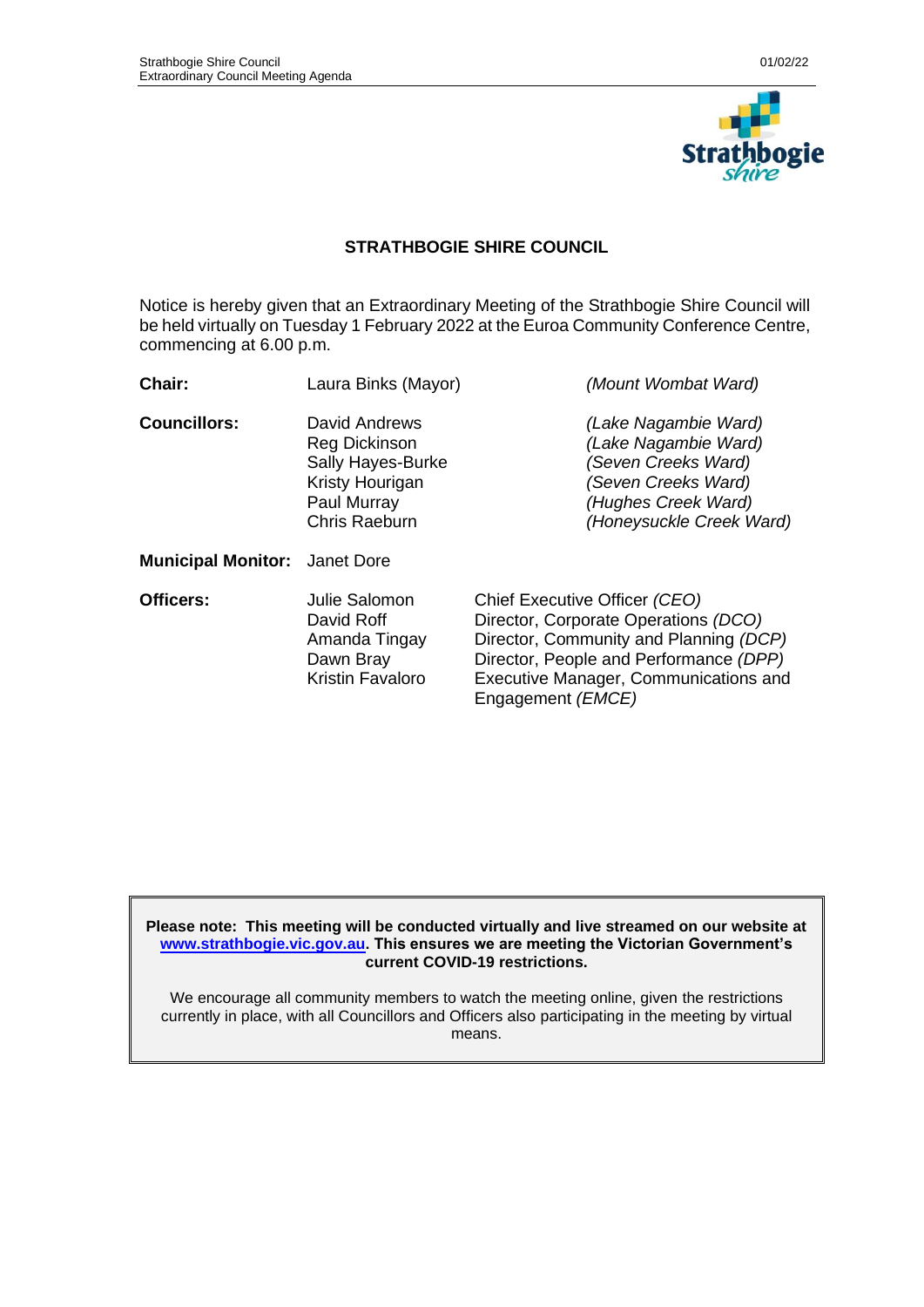### **BUSINESS**

- 1. Welcome
- 2. Acknowledgement of Traditional Land Owners

*We acknowledge the Traditional Custodians of the places we live, work and play.*

*We recognise and respect the enduring relationship they have with their lands and waters, and we pay respects to the Elders past, present and emerging.*

*Today we are meeting on the lands of the Taungurung peoples of the Eastern Kulin nation, whose sovereignty here has never been ceded.*

- 3. Apologies
- 4. Disclosure of Conflicts of Interest
- 5. Officer Reports
	- 5.1 Strategic and Statutory
	- 5.2 Community
	- 5.3 Infrastructure
	- 5.4 Corporate
	- 5.5 Governance and Customer Service<br>5.6 Executive
	- **Executive**
- 6. Confidential Business

Julie Salomon **CHIEF EXECUTIVE OFFICER**

28 January 2022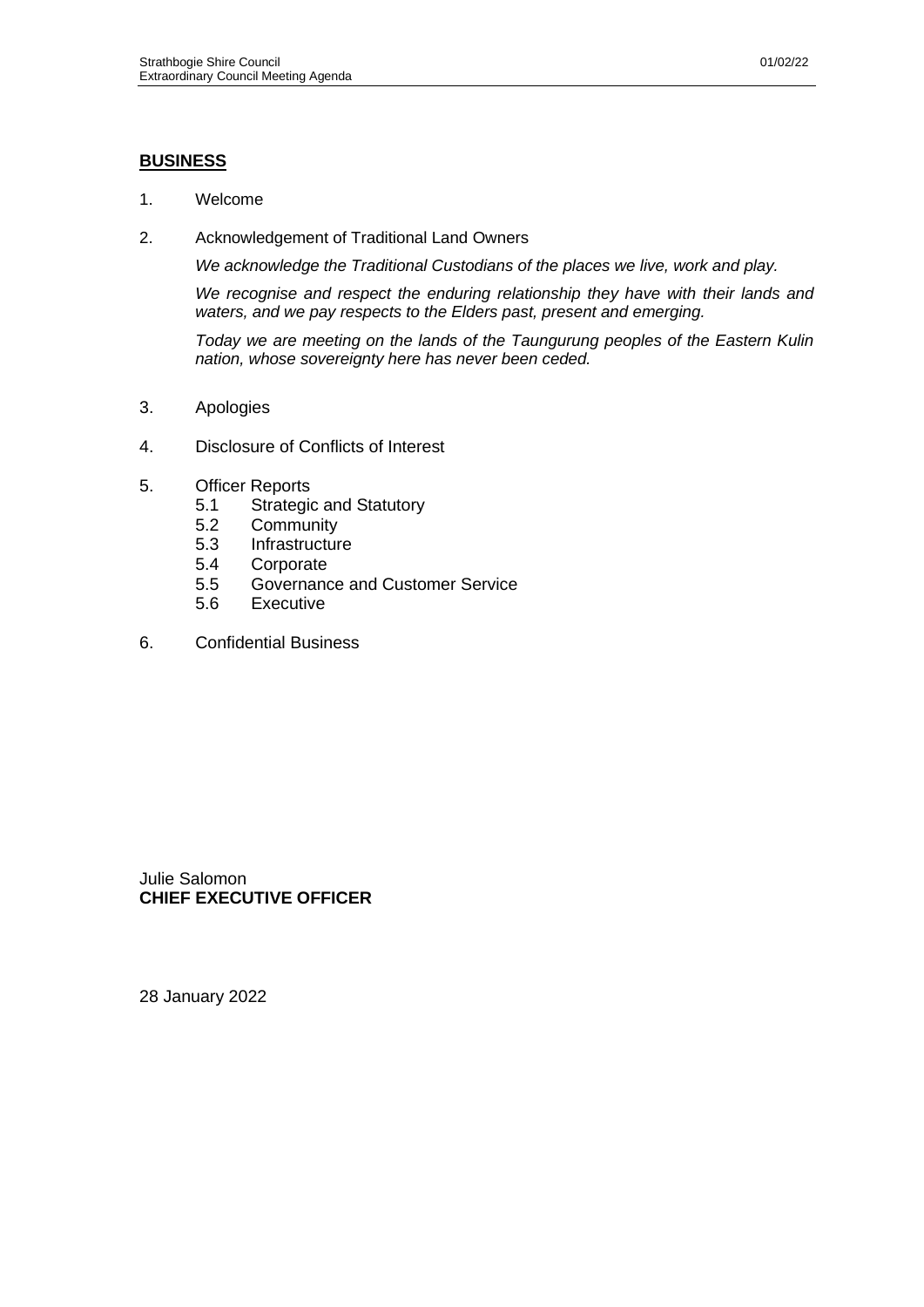| 5.    | <b>OFFICER REPORTS</b>                                                                                                         |                                                                                                                                 |    |
|-------|--------------------------------------------------------------------------------------------------------------------------------|---------------------------------------------------------------------------------------------------------------------------------|----|
| 5.1   | <b>Strategic and Statutory</b>                                                                                                 |                                                                                                                                 |    |
| 5.2   | <b>Community</b>                                                                                                               |                                                                                                                                 |    |
| 5.3   | Infrastructure                                                                                                                 |                                                                                                                                 |    |
|       |                                                                                                                                |                                                                                                                                 |    |
| 5.3.1 | <b>Foreshore Pathway</b>                                                                                                       | Tender for Contract No. 21/22-12: Construction of Nagambie Lake                                                                 | 1  |
| 5.3.2 |                                                                                                                                | Lake Nagambie Floating Water Park Development                                                                                   | 11 |
| 5.3.3 | <b>Water Park</b>                                                                                                              | Tender for Contract No. 20/21-69: Design and Construction of<br>Waterfront Infrastructure Access for Proposed Nagambie Floating | 19 |
| 5.4   | Corporate                                                                                                                      |                                                                                                                                 |    |
|       |                                                                                                                                |                                                                                                                                 |    |
| 5.5   |                                                                                                                                | <b>Governance and Customer Service</b>                                                                                          |    |
|       |                                                                                                                                |                                                                                                                                 |    |
| 5.6   | <b>Executive</b>                                                                                                               |                                                                                                                                 |    |
| 6.    |                                                                                                                                | <b>CONFIDENTIAL BUSINESS</b>                                                                                                    | 26 |
|       | Nil                                                                                                                            |                                                                                                                                 |    |
|       |                                                                                                                                |                                                                                                                                 |    |
|       |                                                                                                                                | <b>CONFIDENTIAL APPENDICES</b>                                                                                                  | 26 |
|       | APPENDICES DEEMED CONFIDENTIAL IN ACCORDANCE WITH<br>SECTION 66(2)(A) AND PART 1, CLAUSE 3 OF THE LOCAL<br>GOVERNMENT ACT 2020 |                                                                                                                                 |    |
|       | (g) private commercial information, being information provided by a<br>business, commercial or financial undertaking that -    |                                                                                                                                 |    |
|       |                                                                                                                                | (ii) if released, would unreasonably expose the business,<br>commercial or financial undertaking to disadvantage                |    |
|       | Appendix 1                                                                                                                     | Tender for Contract No. 21/22-12: Construction of<br>Nagambie Lake Foreshore Pathway                                            |    |
|       | Appendix 2                                                                                                                     | Lake Nagambie Floating Water Park Development                                                                                   |    |
|       | Appendix 3<br>Design and Construction of Waterfront Infrastructure<br>Access for Proposed Nagambie Floating Water Park         |                                                                                                                                 |    |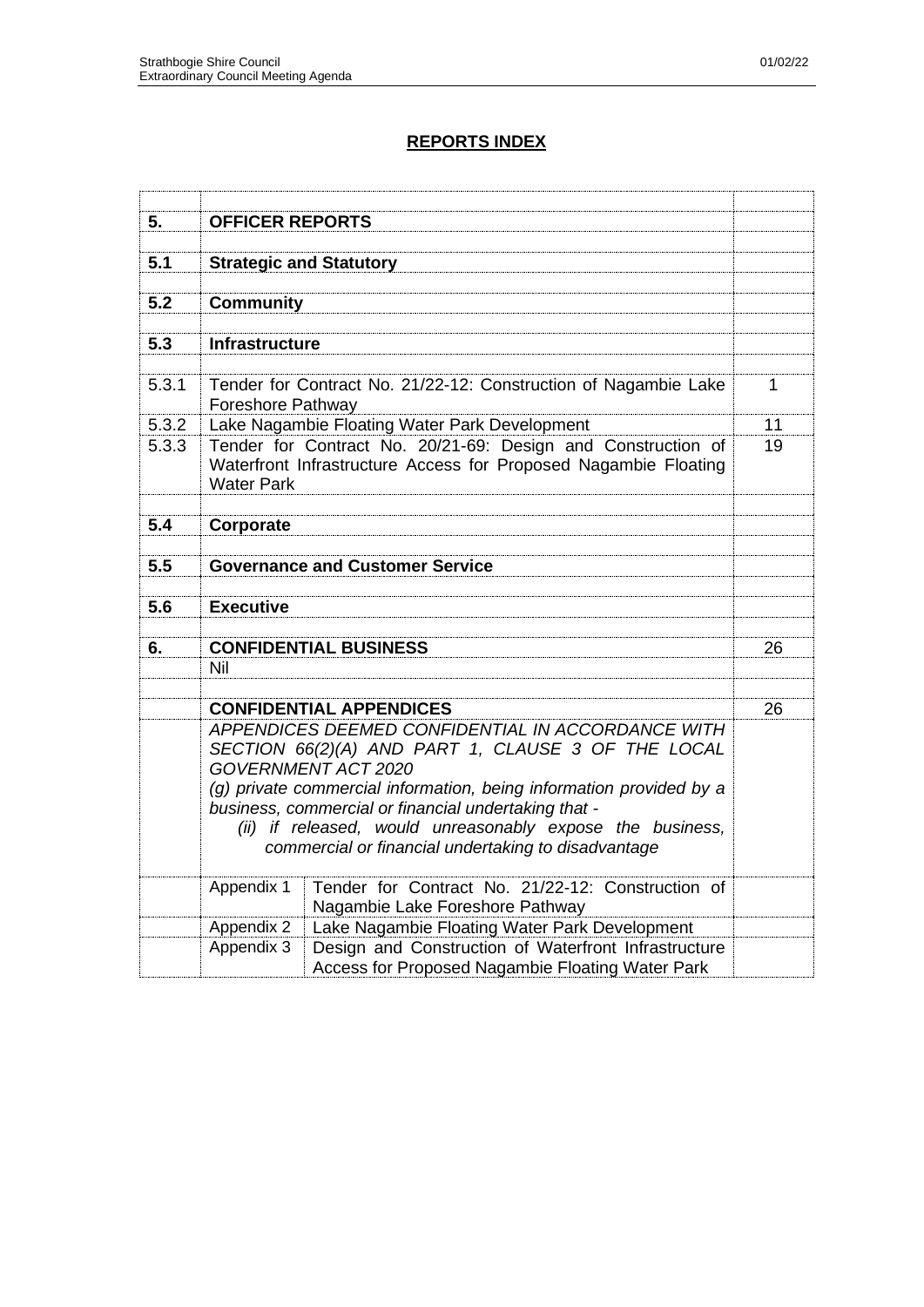# **5. REPORTS**

### **5.3 INFRASTRUCTURE**

### **5.3.1 Tender for Contract No. 21/22-12: Construction of Nagambie Lake Foreshore Pathway**

Authors: Manager Projects Delivery, Senior Project Officer

Responsible Director: Director Community and Planning

### *EXECUTIVE SUMMARY*

The purpose of this Report is to seek Council's approval to appoint a suitably qualified contractor to undertake the Construction of a pedestrian pathway along the foreshore of Lake Nagambie to link the Regatta Centre to the Nagambie Township (refer to Attachment 1). A purpose built pedestrian link between the Regatta Centre and Nagambie CBD along the lake shoreline has been considered a vital stimulant needed for improved social connection and tourism growth in Nagambie, and has been a prominent component of Council's Capital Works Program for the Financial Year 2021-22.

Through public advertisement in local and national newspapers, Council initially invited tenders for Construction of the Nagambie Lake Foreshore Pathway under Contract 21/22-12 between 17/09/2021 and 20/10/2021. Owing to a lack of sufficient responses to tender (due to Covid lockdown restrictions at the time of advertising), the tender was re-advertised for another period between 22/10/2021 and 01/12/2021. At the end of the second advertisement period, three (3) tenderers submitted tenders for the work. These tenders have been assessed and evaluated by Council Officers and a summary of results provided to Councillors in the Confidential Appendices to this report.

Having considered the results of the evaluation process, it is recommended that Council awards Contract Number 21/22-12 - Construction of Nagambie Lake Foreshore Pathway to Gradian Projects Pty Ltd.

### *RECOMMENDATION*

*That Council:*

- *1. Receives and notes the outcome of the tender assessment process for Contract No 21/22-12 Construction of Nagambie Lake Foreshore Pathway - Lump Sum as set out in the confidential appendices attached to this report;*
- *2. Awards the tender for Contract No 21/22-12 Construction of Nagambie Lake Foreshore Pathway - Lump Sum to Gradian Projects Pty Ltd (Shepparton) for a total sum of \$3,813,139.12 + GST as negotiated post tender evaluation;*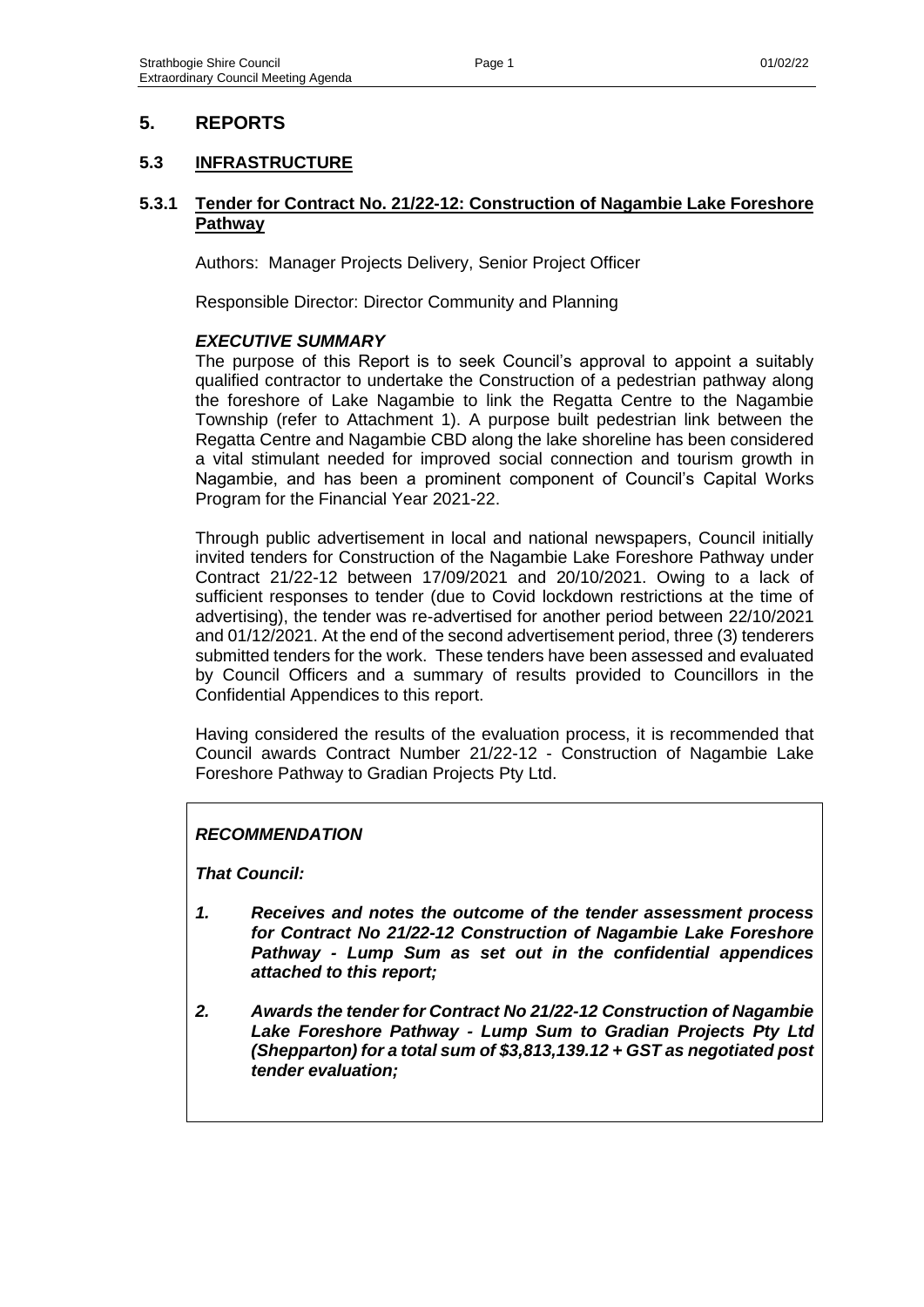*RECOMMENDATION (cont.)*

- *3. Authorises officers to advise the unsuccessful tenderers;*
- *4. Authorises the Chief Executive Officer to execute the Contract by signing and affixing with the Common Seal of Strathbogie Shire Council***;**
- *5. Note that construction will commence on 07 March 2022 with an anticipated completion date of 14 October 2022;*
- *6. Note and endorse that any further variations to the tendered design as requested by any of the adjoining property owners will: a) be met in full (design and construction variation costs) by the property owner, b) not unduly delay the project by compromising construction timelines; and*
- *7. Note and endorse that the exception to recommendation 6 a) above is the option of bringing the boardwalk back on Goulburn-Murray Water*  land to facilitate boat access for a property owner which would be at *Council's cost given it can be accommodated in the existing budget allocation.*

### *PURPOSE AND BACKGROUND*

This report seeks Council endorsement of the recommendations of a Tender Evaluation exercise for Contract No 21/22-12 Construction of Nagambie Lake Foreshore Pathway, and to award the contract to the tenderer as presented in this report.

Strathbogie Shire Council proposes to construct a safe and accessible pedestrian link between the Nagambie Regatta Centre and the rest of Nagambie Community around the Lake Nagambie shoreline (refer to Attachment 1).

The proposed pathway will be approximately 1.6km in length along the southern edge of the lake, and would comprise of concrete shared path on land and boardwalks over water. The pathway would include sit-out areas and solar lighting at regular intervals for night passage. The fully accessible path would also be of adequate width to allow simultaneous passage of pedestrians and cyclists.

In addition to Commonwealth funding of \$350,000 committed in 2019, in May 2021, Council received a funding grant of three million dollars (\$3,000,000) from Regional Development Victoria to support the project.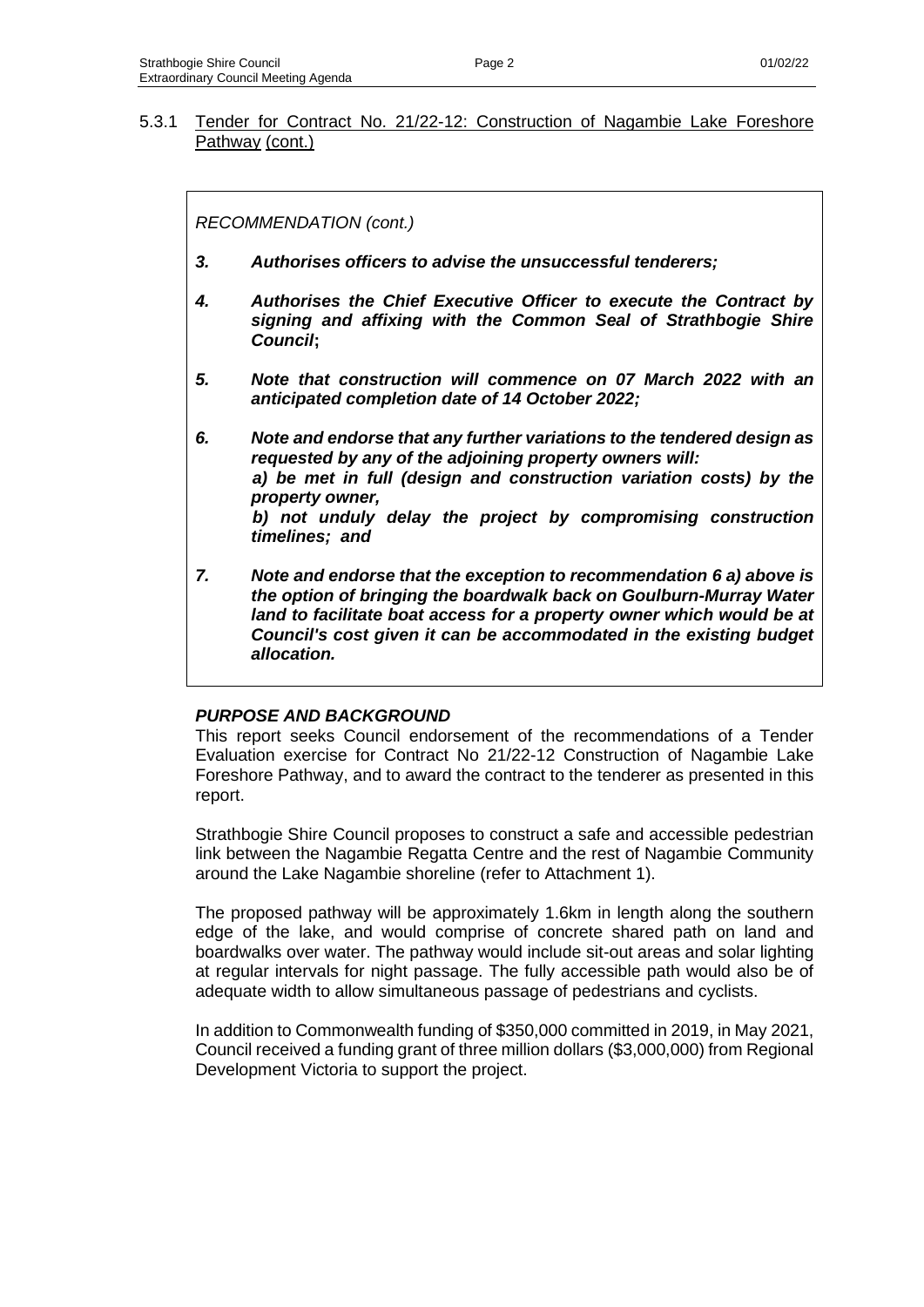### *TENDER PROCESS*

The initial public tender was released on "Tendersearch" via the Council website on the 17 September 2021. The tender was advertised in The Age Saturday newspaper (state-wide reach), Shepparton News, and Nagambie Community Voice in the week following release. By the close of tenders at 4.00pm on 20 October 2021, no conforming tenders were received. The two (2) submissions received did not include pricing for the work and no detailed supporting documentation was provided. Lack of anticipated response from tenderers was attributed to the statewide lockdown in Victoria which prevented Council from organising pre-tender site visits for prospective tenderers.

Subsequently, the tender was re-advertised on 22 October 2021 through the same media channels previously used. Two pre-tender site walkthroughs were organised during the tender period and were attended by prospective tenderers. At the close of tender on 01 December 2021, three (3) tender submissions had been received.

All tender submissions were accessed for their compliance including the contractual terms and conditions and the requirements of the response schedules, and all tender submissions were deemed conforming.

Table 1 below lists, in alphabetical order, the tenders received at the close of the advertised tender period.

| <b>Tender Submissions Received at the close of Tender Period</b><br>(in Alphabetical Order) |
|---------------------------------------------------------------------------------------------|
| Ertech Pty Ltd                                                                              |
| <b>Exco Construct Pty Ltd</b>                                                               |
| <b>Gradian Projects Pty Ltd</b>                                                             |

#### *Table 1: Tender Submissions Received*

### *Tender Price*

Table 2 below lists the tender offer (excluding GST) at the close of the advertised tender period. It is worth noting that during tender evaluation, the tenderers who submitted tenders were further requested to provide their *Best and Final Offers* in a bid to optimise value for available budget.

Tenderers' responses to this request have been included in Table-2 below;

#### *Table 2: Tender Offers Received (excl GST)*

| <b>Tender Offers Received (excl GST)</b><br>(in lowest to highest order) |              |  |  |
|--------------------------------------------------------------------------|--------------|--|--|
| <b>Best &amp; Final Offers</b><br><b>Initial Price Offers</b>            |              |  |  |
| \$4,787,200.00                                                           | 4,135,208.91 |  |  |
| \$5,456,015.00                                                           | 4,892,016.00 |  |  |
| \$5,981,715.83                                                           | No new offer |  |  |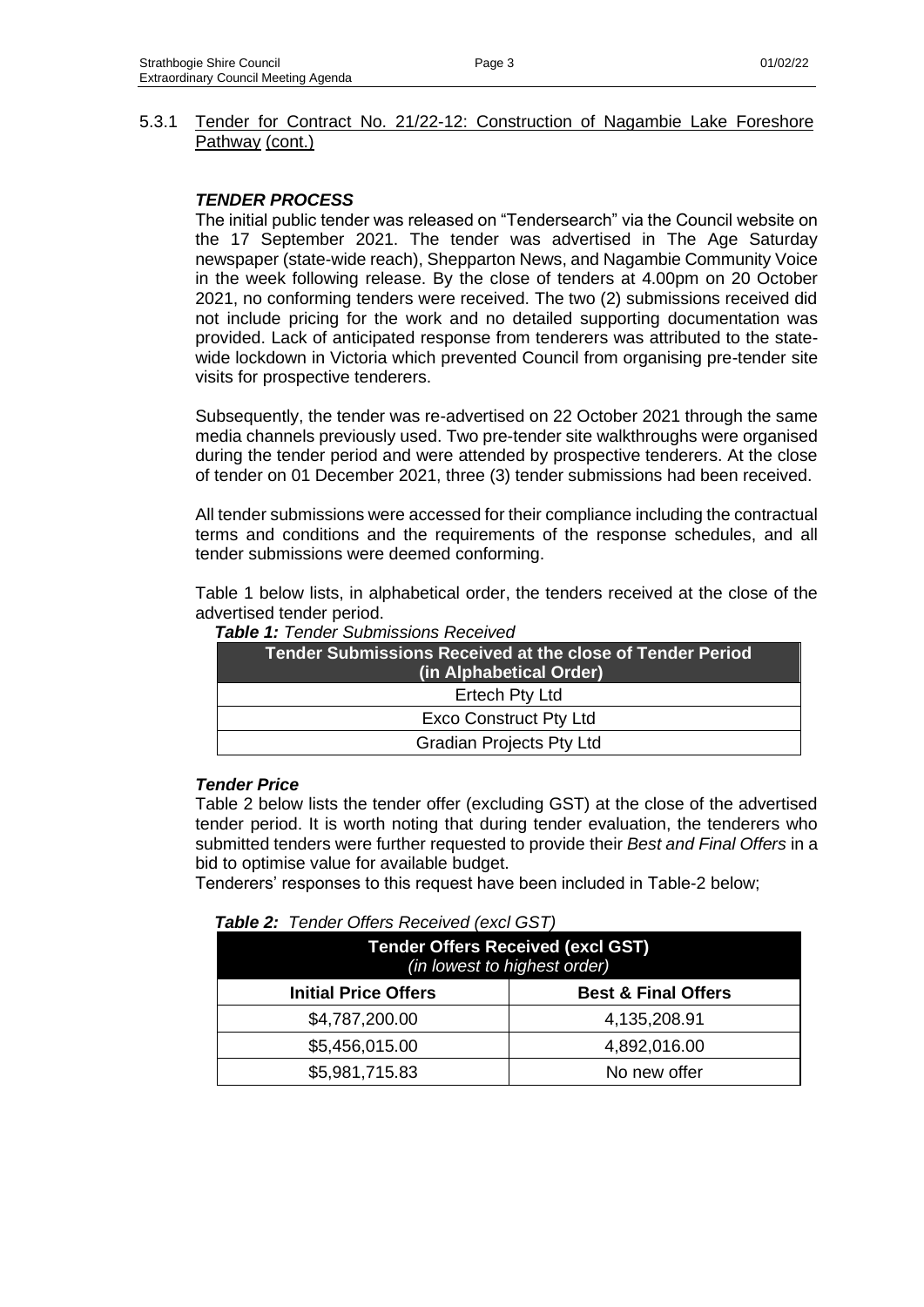### **Panel Assessment Process**

In accordance with Council's Procurement Policy, the evaluation panel and evaluation criteria weightings were determined prior to release of the Tender documentation. The evaluation panel members were nominated prior to release of the tender submissions for evaluation. The panel signed 'Conflict of Interest' statements prior to the evaluation panel viewing the submitted tenders.

The Tender Evaluation Panel members were made up of the following Strathbogie Shire Council staff members:

- Senior Project Officer,
- Corporate Risk Officer,
- Manager Finance, , and
- Procurement & Tender Officer, (moderating).

The principle that underlies the awarding of all Council contracts is that a contract is awarded on the basis of providing the overall Best Value, offering the most benefit to the community and the greatest advantage to Council.

Strathbogie Shire Council mandates 60% weighting on submitted tender pricing, ensuring that pricing is heavily prioritised in the tender evaluation decision. However, a 40% weighting allocated to qualitative tender ensures that decisions are not solely cost driven but on overall value offered by the tenderer. A tenderer must provide good qualitative submissions to be successful.

The tenders were assessed and evaluated against the following criteria and weightings:

• Tendered Price (60%)

This criterion measures the price only  $-$  either lump sum or unit rates  $$ submitted by the tenderer. In accordance with Council's Procurement Guidelines, a price weighting of 60% is applied, unless a Council exemption is sought.

All submissions were given a weighted score for their submitted price based on a comparative assessment of pricing for all tenders. The comparative assessment awards the highest evaluation score (60%) to the lowest priced tender submission. The subsequent tender submissions received reduced evaluation scores based on the percentage difference between them and the lowest priced tender.

- Demonstrated Qualifications / Skills and Experience (10%) Due to the high level of technical skills required to provide this service, a weighting of 10% was allocated to this criterium.
- Compliance with Specification (10%) Due to the importance for the tender to meet the specification, a weighting of 10% was allocated.
- Project Methodology (5%) As the Work requires timely completion and elimination/mitigation of work-

related risks, this criterium is considered important and therefore allocated a weighting of 5%.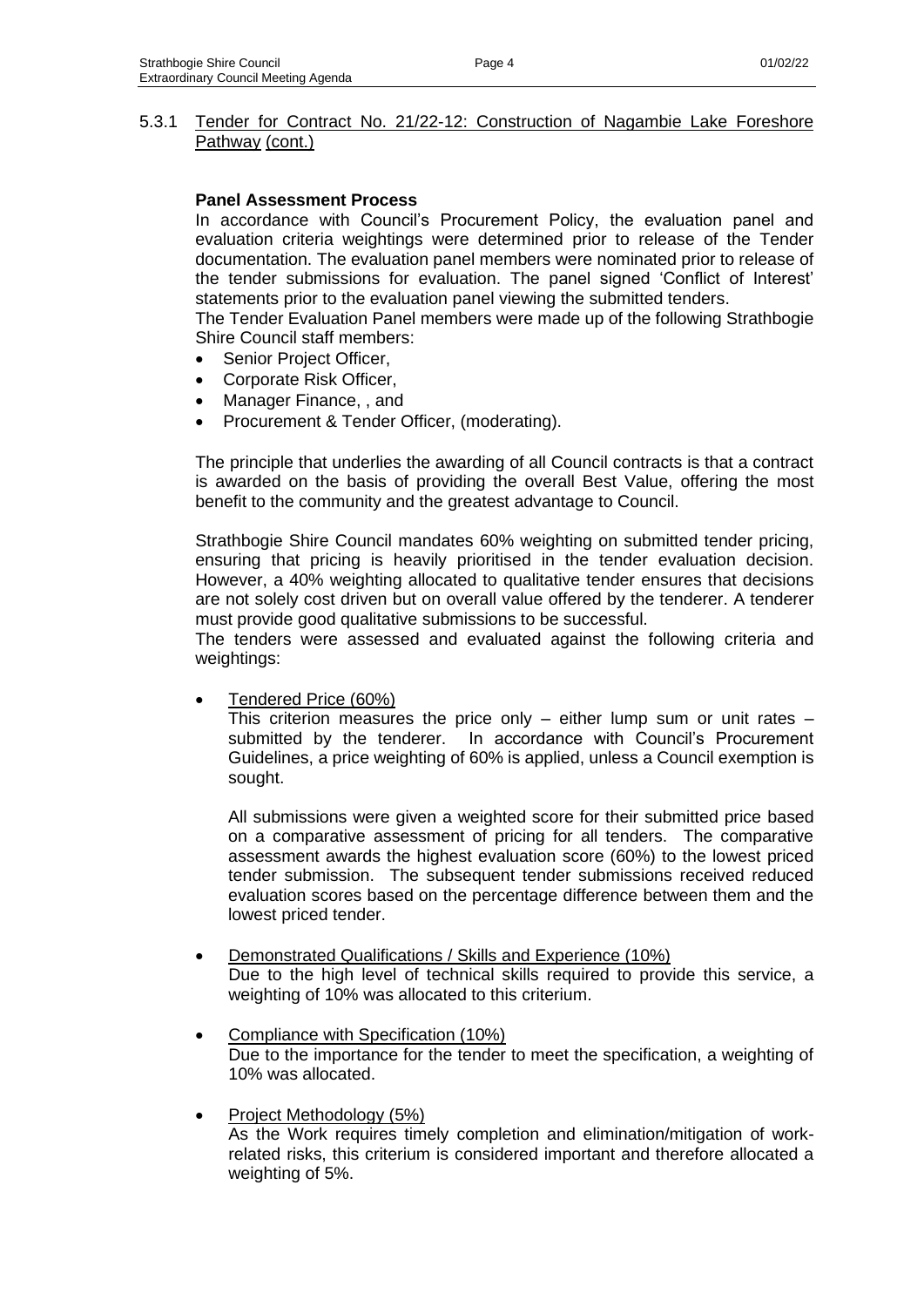• Management - Schedules (5%) Quality Management Systems, Policies, Relevant Certifications, and

Insurance are likewise considered vital and therefore included with an allocated weighting of 5%.

• Local Content (10%)

In accordance with Procurement Guidelines and being consistent with value for money principles, where different products are of comparable price, quality and equivalent value can be sourced either locally or regionally; preference will be given to local suppliers. A weighting of 10% was allocated to this tender.

| <b>TABLE 3: Evaluation Criteria</b> |
|-------------------------------------|
|-------------------------------------|

| <b>Criteria</b>                                    | <b>Weighting (%)</b> |
|----------------------------------------------------|----------------------|
| Price                                              | 60                   |
| Qualifications / Skills & Experience               | 10                   |
| <b>Compliance with Specification</b>               | 10                   |
| Time Delivery, methodology and capacity to deliver | 5                    |
| Management -Schedules                              | 5                    |
| <b>Local Content</b>                               | 10                   |
| Total                                              | 100                  |

# *ISSUES, OPTIONS AND DISCUSSION*

### **Evaluation Moderation Process**

The purpose of the moderation meeting is to discuss and moderate scoring discrepancies larger than three points and to raise any concerns and/or queries that may need to be put to the tenderers prior to recommending the preferred Tenderer.

The Tender Evaluation Panel individually reviewed all tender submissions in detail and assessed tenderers submitted schedules and attachments against the evaluation criteria.

The Moderator (Procurement & Tender Officer) averaged the scores and highlighted scoring discrepancies larger than three (3) points. On Friday 17 December 2021 the Panel members and the Moderator met for the tender moderation meeting.

In line with probity requirements on Council tender process and to ensure fairness to all tenderers, all tenderers were contacted to provide a Best And Final Offer including any value management reductions. The Tender Evaluation Panel thereafter proceeded to conclude the process based on the responses received.

### **Panel Assessment Summary**

One of the Overarching governance principles in section 9 of the Local Government Act 2020 is that Priority is to be given to achieving the best outcomes for the municipal community, including future generations.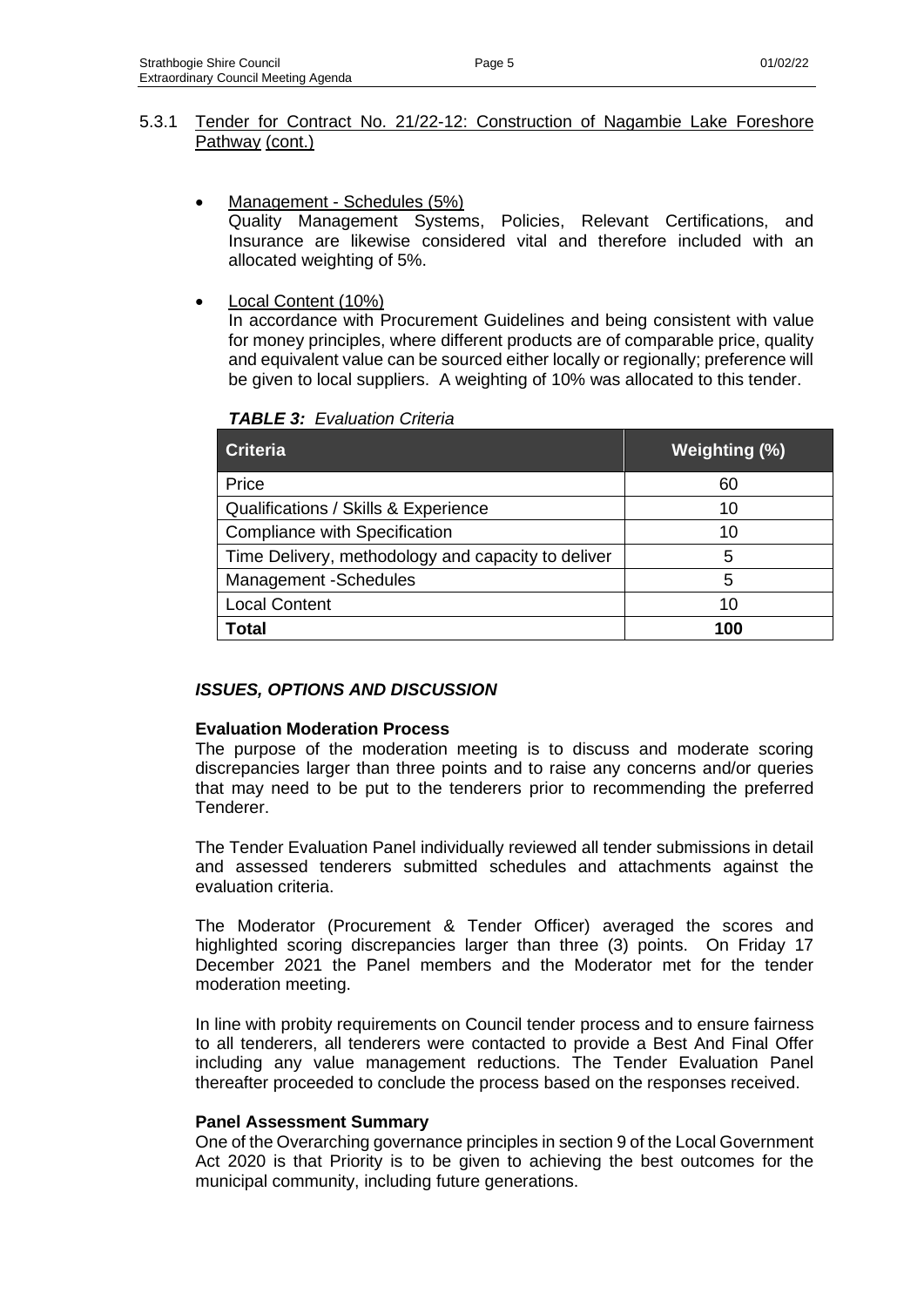At the completion of the tender evaluation process, Gradian Projects Pty Ltd attained the highest ranking with a total score of 87.90%. Gradian Projects offered the lowest price and thereby received the maximum score of 60% on pricing. The price offer of \$4,135,208.91 by Gradian Projects was 15% lower than the second placed tender. They also received a high score under qualitative evaluation, scoring 27.9% out of 40%. The Tender Evaluation Panel was therefore satisfied that their tender represents the best value outcome for Council.

Gradian Projects is a civil construction company based in Shepparton, Victoria. They are well known for construction in marine environments and have delivered similar works for clients across Australia, including Strathbogie Shire Council. They have demonstrated capability to complete the works in the tender with minimal supervision based on their submitted documents.

#### **Price Negotiation with the Successful Tenderer**

On the strength of the Tender Evaluation Panel's recommendation and in consultation with Probity Advisor, under delegation by the Mayor and CEO, the Project Delivery Team were authorised to further negotiate with the successful tenderer with a view to reducing the tender price in harmony with the budget available for the project.

Consequently between 14/01/2022 and 18/01/2022, appointed Council Officers identified areas where further savings could be made and successively negotiated with Gradian Projects to bring the tender price down to \$3,813,139.12 + GST.

### *COMMUNITY ENGAGEMENT*

One of the overarching governance principles in section 9 of the Local Government Act 2020 is that the municipal community is to be engaged in strategic planning and strategic decision making.

#### **Consultation**

The matter under consideration did not require further community consultation process. Community consultation was undertaken some years ago to inform the funding grants to government. Extensive consultation has occurred with the three adjoining property owners and the Elloura Estate Owners Corporation to inform the final design.

#### **Community Implications**

The recommendation has no significant community or social implications for Council or the broader community. The foreshore walk provides an active connection between the Regatta Centre and the township and is fully accessible and as such suitable for all ages.

#### **Risk Management**

Project Risks Assessment has been undertaken on project with adequate mitigation plans in place. Risk Register has been prepared and would be maintained to manage emerging risks in the course of project execution.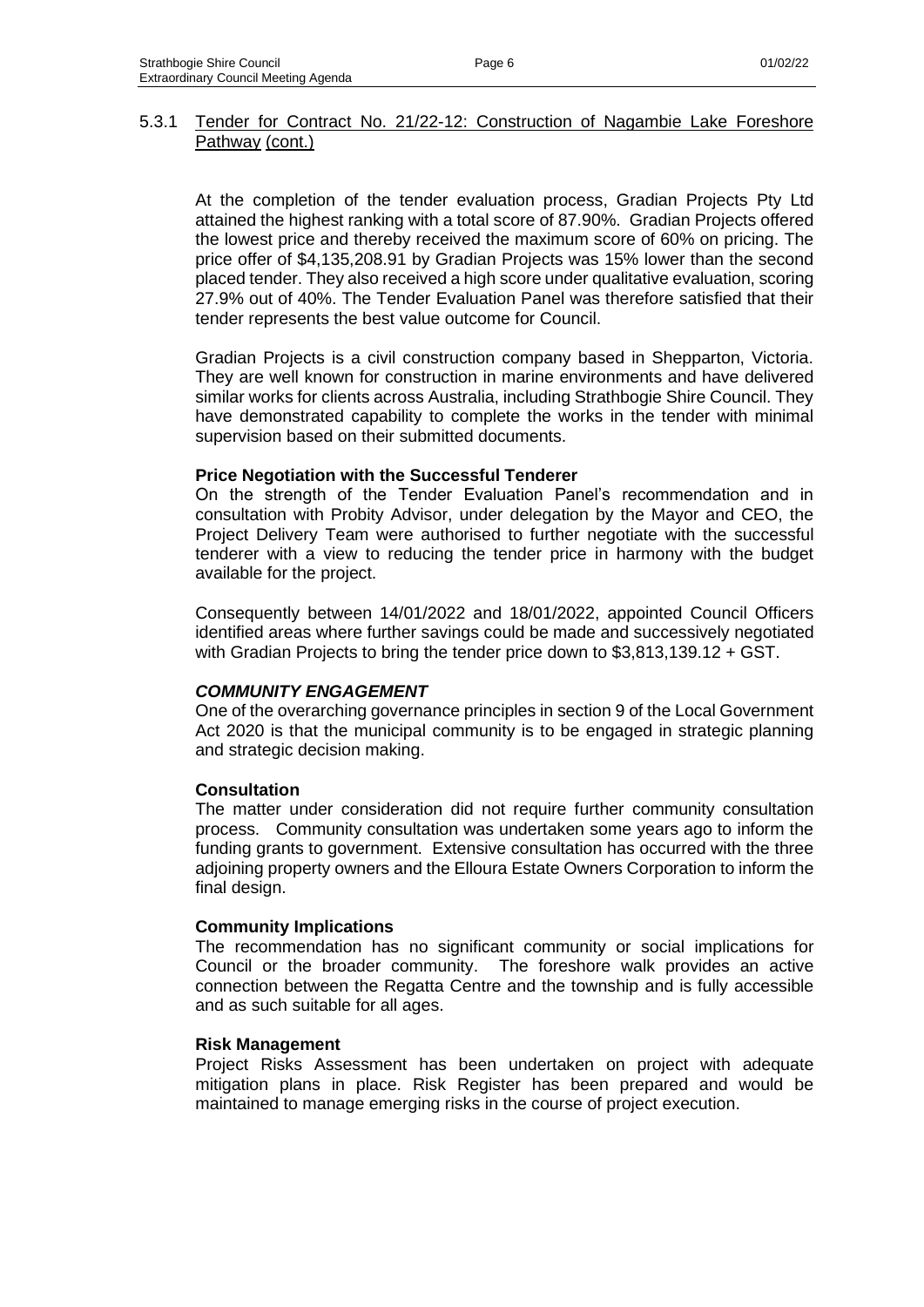### *POLICY CONSIDERATIONS*

#### Council Plans and Policies

The author of this report considers that the report is consistent with Council Policies, key strategic documents and the Council Plan.

This report is consistent with the Strathbogie Shire Council Procurement Policy.

The *Council Plan 2015-25* is relevant with the following strategic focus area 2:

#### Live. Access. Connect

- Our Community's goals
- We all have access to important services
- Our Strategies to achieve these goals
	- We have strategies and long-term capital budgets in place to ensure we work towards all our facilities and buildings being accessible by people of all abilities.

#### *Asset Management Policy*

Asset Creation/Acquisition – provision of, or an improvement to, an asset where the outlay will reasonably provide benefits beyond the year of outlay. A value management approach has been adopted to produce the most economic and creative solutions.

#### *Asset Management Strategy*

Ensure the Shire's infrastructure enhances efficiency for people and freight movement, service delivery and community amenities.

### *LEGAL CONSIDERATIONS*

One of the overarching governance principles in section 9 of the *Local Government Act 2020* is that Council decisions are to be made and actions taken in accordance with the relevant law.

The recommendation has no legal or statutory implications which require the consideration of Council.

### **Conflict of Interest Declaration**

All officers, and/or contractors, involved in the preparation of this report have signed a written declaration that they do not have a conflict of interest in the subject matter of this report.

#### **Transparency**

One of the overarching governance principles in section 9 of the *Local Government Act 2020* is that the transparency of Council decisions, actions and information is to be ensured.

It is considered that all steps have been taken in line with Council's Procurement Policy which ensures transparency in the process.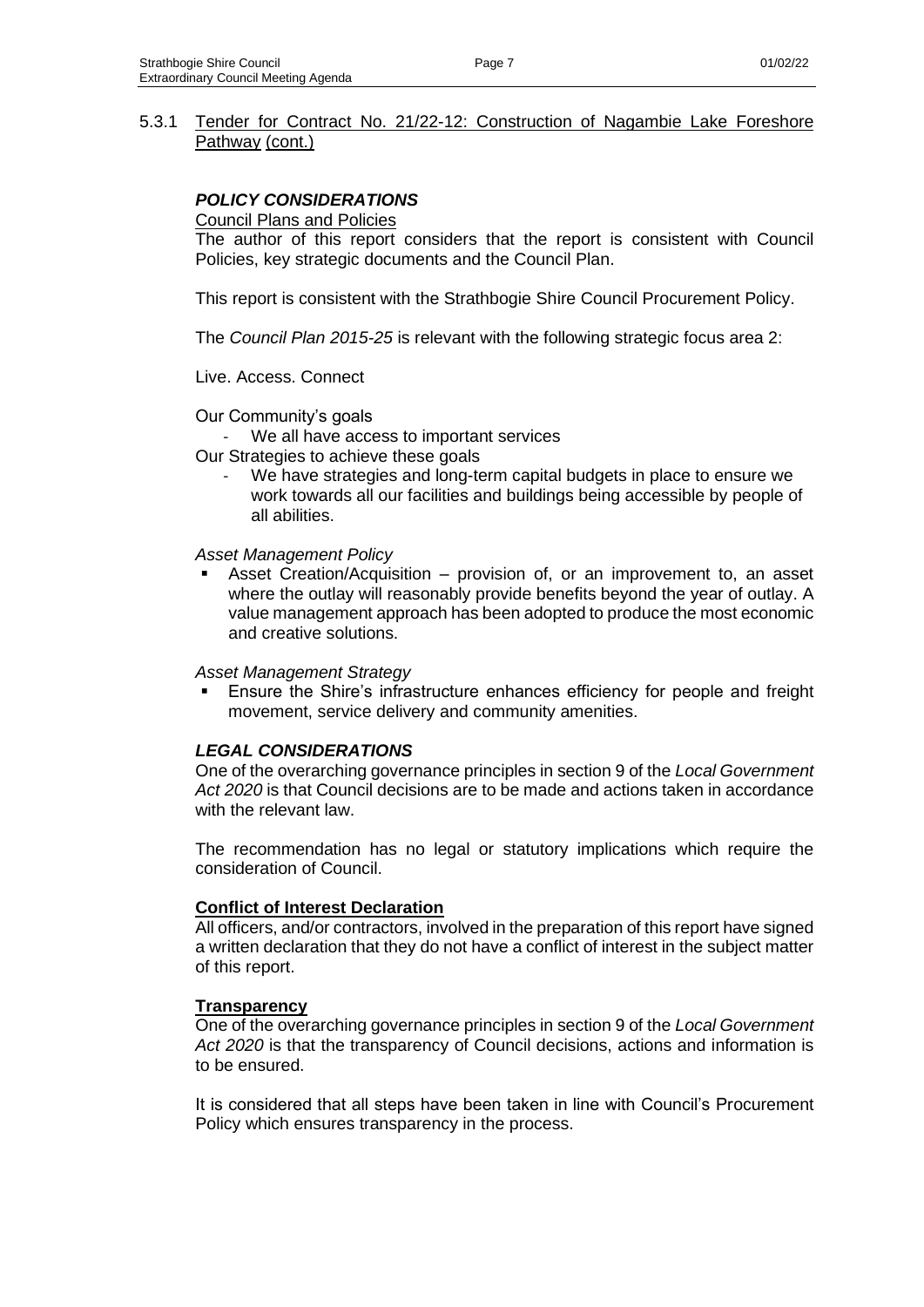Decisions made by Council will be:

- undertaken in accordance with the Act and the Governance Rules.
- will be conducted in an open and transparent forum with information available via Council reports.

Council meetings will be open to the community or can be viewed on the livestream (and available as a recording) unless closed for reasons permitted by s.66(2) of the Act.

### *FINANCIAL VIABILITY CONSIDERATIONS*

One of the Overarching governance principles in section 9 of the *Local Government Act 2020* is that the ongoing financial viability of the Council is to be ensured.

The budget allocated for Nagambie Lake Foreshore Pathway is \$3,800,000.00, out of which approximately \$80,000.00 have been expended on preliminary works. Therefore, the recommended tender price of \$3,813,139.12 remains above the available \$3,720,000.00 budget. However, the balance required including some contingencies can be offset with potential savings from other Capital Works which currently have excess budgets. It is anticipated that an additional saving of \$90,000 may be achieved after further soil investigation and design checks are done during construction.

### *SUSTAINABILITY CONSIDERATIONS*

One of the Overarching governance principles in section 9 of the *Local Government Act 2020* is that the economic, social, and environmental sustainability of the municipal district, including mitigation and planning for climate change risks, is to be promoted.

### **Economic**

It is anticipated that the proposed works will attract tourism and promote economic growth in Nagambie area and by extension Strathbogie Shire region.

### **Social**

The proposed works would encourage outdoor recreation among residents in Nagambie, attract more spectators to sporting events at the lake and potentially improve social connection among locals and visitors*.*

### **Environmental**

Environmental Assessment has been conducted on this project. The cost-benefit analysis has been determined to be in favour of the project, having a net positive impact on the environment including increased habitat for fish.

### **Climate change**

The proposed works has no negative impact on climate change.

### *HUMAN RIGHTS CONSIDERATIONS*

The recommendation does not limit any human rights under the Victorian Charter of Human Rights and Responsibilities Act 2006. The proposed foreshore walk is fully accessible and suitable for all ages.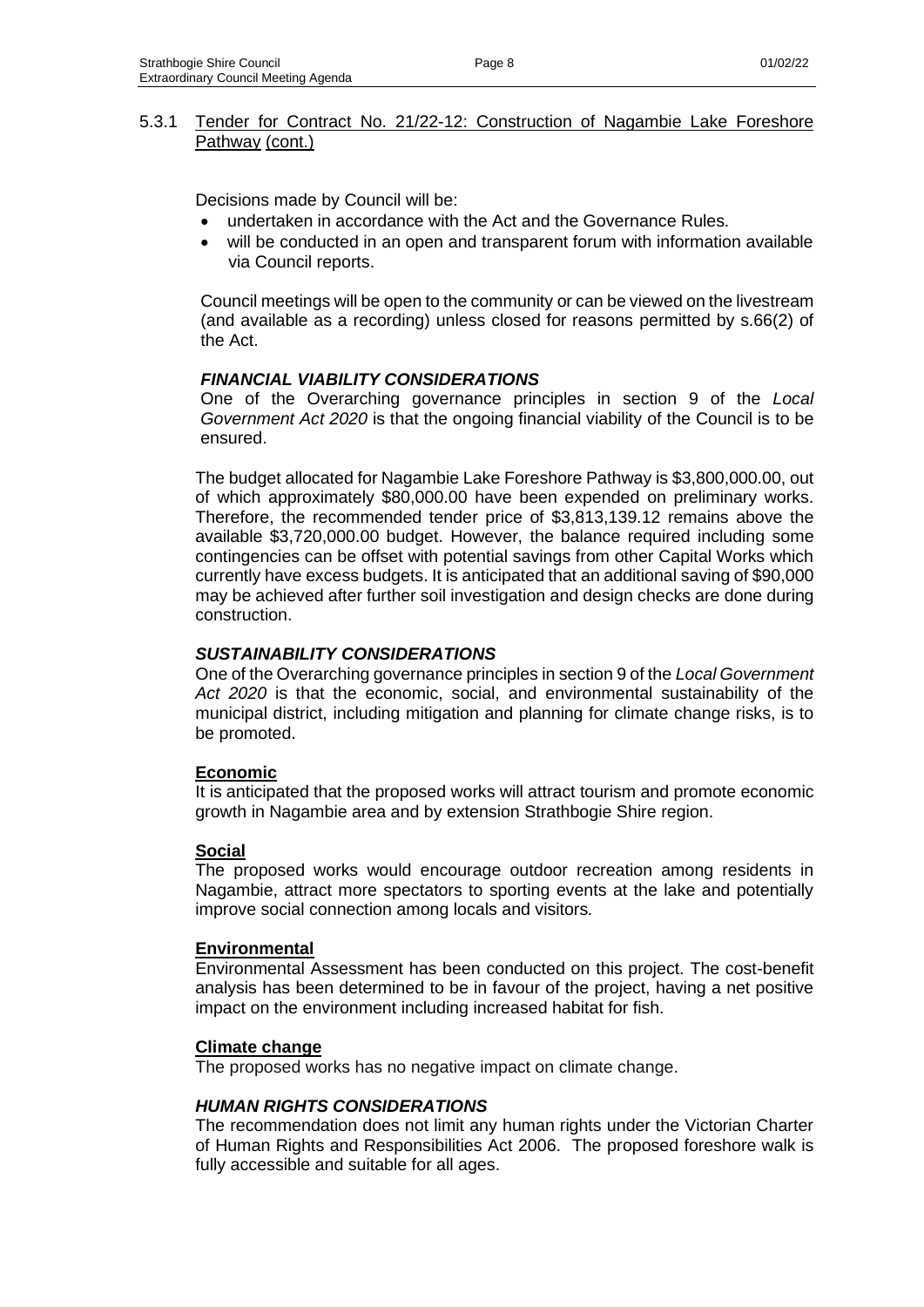### *CONCLUSION*

Council invited tenders for Contract No 21/22-12 – Construction of Nagambie Lake Foreshore Pathway. The submitted tenders were sought and evaluated strictly in accordance with the Council's Procurement Policy and against the provided brief and specifications. It is proposed that Council endorses the recommended contract award for Construction of Nagambie Lake Foreshore Pathway to Gradian Projects Pty Ltd.

### *ATTACHMENTS*

**Attachment 1:** Nagambie Foreshore Walk Design Route

### *APPENDICES*

**Appendix 1***:*Tender Evaluation for Contract No. 21/22-12: Construction of Nagambie Lake Foreshore Pathway - CONFIDENTIAL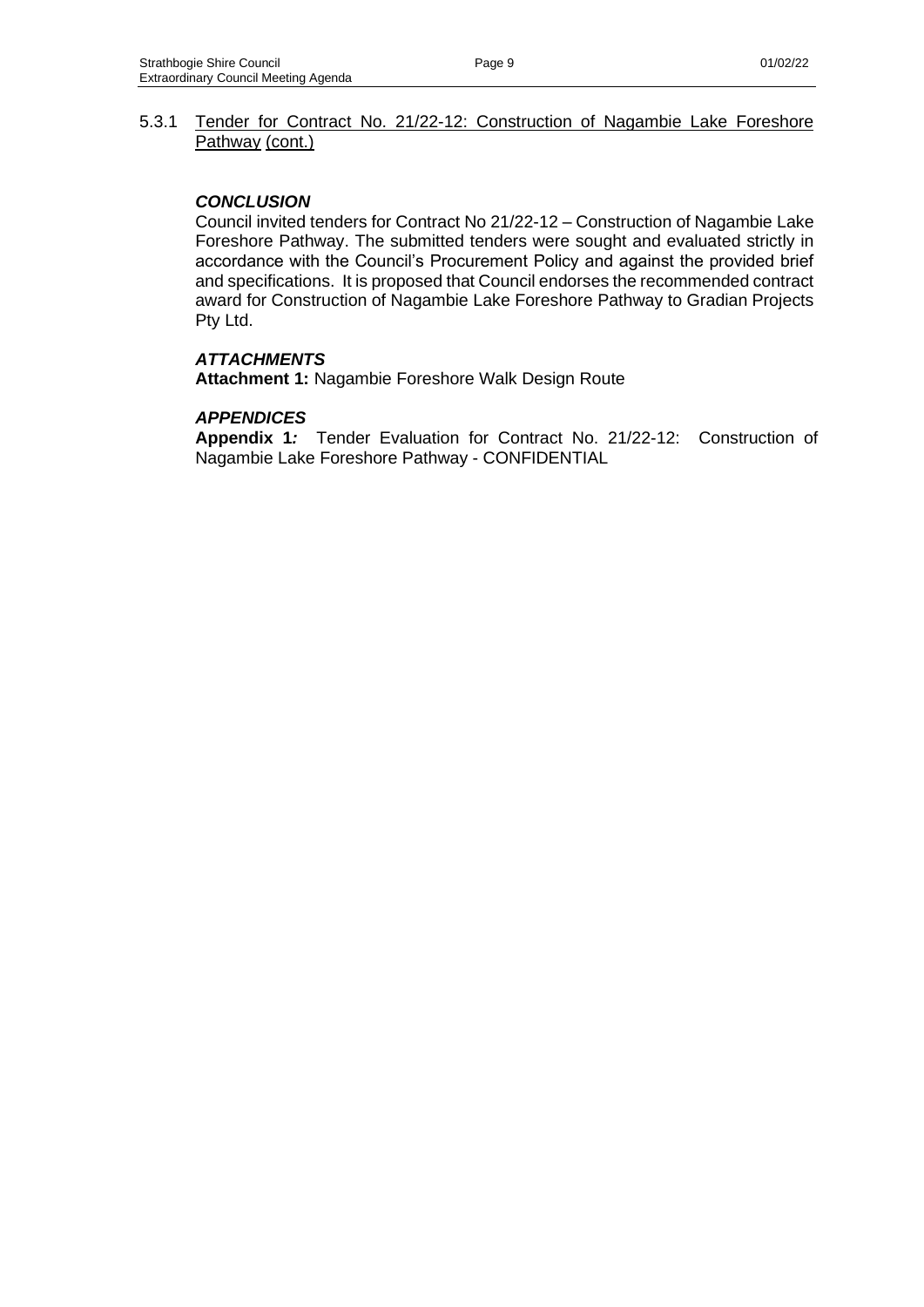#### **ATTACHMENT 1:**

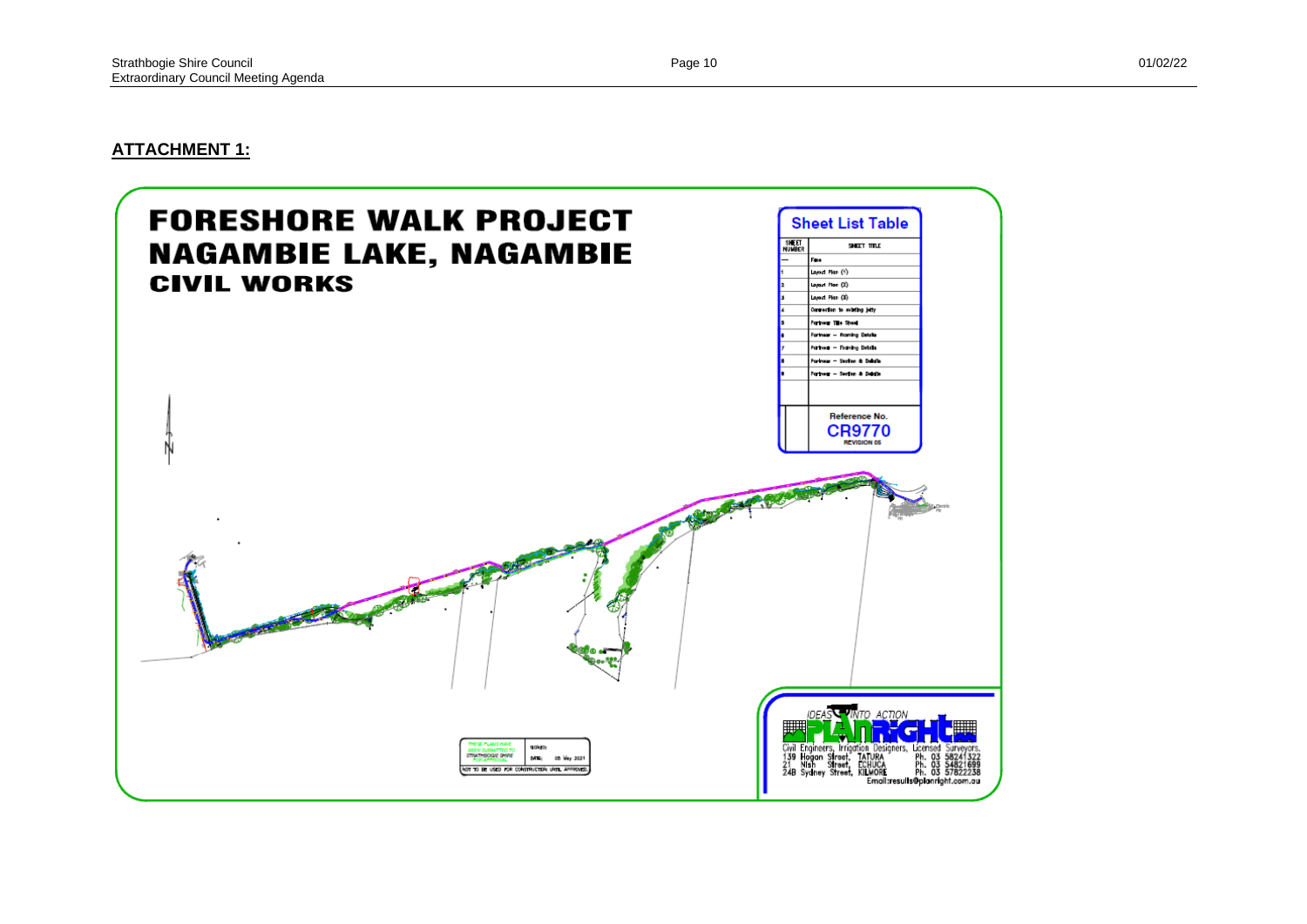Authors: Manager Projects Delivery, Senior Project Officer

Responsible Director: Director Community and Planning

### *EXECUTIVE SUMMARY*

The purpose of this report is to inform on the outcome of the search and to seek Council's approval of recommendation to appoint a suitable Developer and Operator of the Floating Water Park as proposed at Lake Nagambie. A floating water park is a series of inflatable obstacles on water, including balancing, climbing, jumping, running, and swimming. The activity can provide the health benefits of a vigorous workout as well as the fun of completing an obstacle course.

Previously, Council identified an opportunity to promote tourism with a view to stimulating economic development in the Strathbogie Shire through provision of a Floating Water Park on Lake Nagambie. Council has also proposed to pursue this goal through a Public-Private-Partnership arrangement with a suitable experienced and qualified business operator. To achieve this objective, Council conducted a public Expression of Interest for the most suitably qualified interested party to form partnership in accordance with Council's Procurement Policy.

Council conducted the search through a multi-staged process which included:

- Public invitation for Expression of Interest
- Shortlisted candidates to provide structured presentations, and
- the panel's evaluation of further information obtained from the two final candidates to reach final decision.

Having considered the results of the evaluation process, it is recommended that Council appoint Exco Construct Pty Ltd (Wacky Water Play) to install and operate the Lake Nagambie Floating Water Park. Wacky Water Play, a subsidiary company of Exco Construct Pty Ltd, have over 35 years of specialist aquatic, water park and playground construction, installation, and operational experience.

### *RECOMMENDATION*

*That Council:*

- *1. Notes the outcome of the EOI assessment process for the Lake Nagambie Floating Water Park Development (CN 21/22-04) as provided in this report and the appendices attached to this report;*
- *2. Approves the recommendation to appoint Exco Construct Pty Ltd (Wacky Water Play) Cheltenham to install and operate Nagambie Lake Floating Water Park in line with the terms and conditions set out in the Terms of Reference for the project;*
- *3. Authorises officers to advise the unsuccessful tenderers;*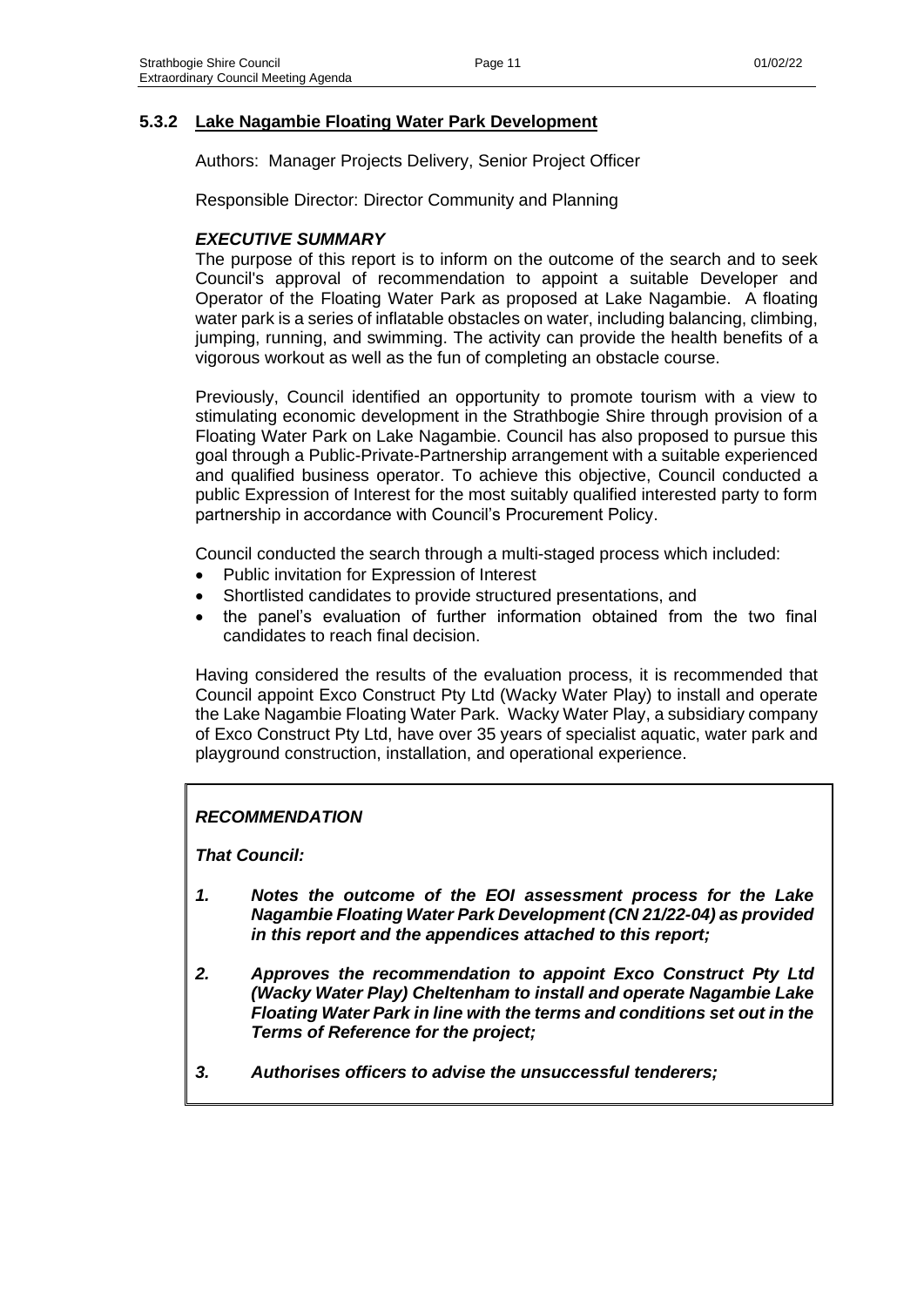*RECOMMENDATION (cont.)*

- *4. Authorise the Chief Executive Officer to execute the Contract by signing and affixing with the Common Seal of Strathbogie Shire Council***;** *and*
- *5. Note that construction/installation will commence on 28 February 2022 with an anticipated commencement of operation by September 2022.*

### *PURPOSE AND BACKGROUND*

This report seeks Council endorsement of the recommendations on selection process to appoint a suitable contractor for the development and operation of a Floating Water Park on Lake Nagambie as presented in this report.

#### **Background to Project**

The Floating Water Park is proposed to be located on Lake Nagambie. An initial feasibility study regarding the choice of location conducted by Council identified four locations around the lake. These four locations included the Regatta Centre; Buckley Park; and two other locations within The Bowl adjoining the town center via the existing boardwalk.

Of the four locations considered, Buckley Park was selected as the most suitable, having:

- existing good public facilities,
- sufficient on-water footprint of 3000m2,
- meeting water depth requirement for floating parks, and
- adequate adjoining land area to allow for equipment storage, good access to power, potable water, and street lighting.

Being a short walk from Nagambie town center, it provides for high market visibility. The interface with the adjoining Nagambie Rowing Club and the Splash Park is deemed operationally practicable.

Council has allocated funding towards the land-based infrastructure to accommodate the establishment of this Floating Water Park. The details regarding this infrastructure is subject to separate Council report.

### **Selection Process Stage-1: Expression of Interests (Eoi)**

The public request for Expression of Interests (EOI) was originally released on "Tendersearch" via the Council website on 23/07/2021. The EOI was advertised in the Age newspaper (state-wide reach), and Nagambie Community Voice in the week following release. The EOI was open to the public for submissions for 26 days in total. At the close of EOI on 18/08/2021, submissions had been received from four (4) respondents.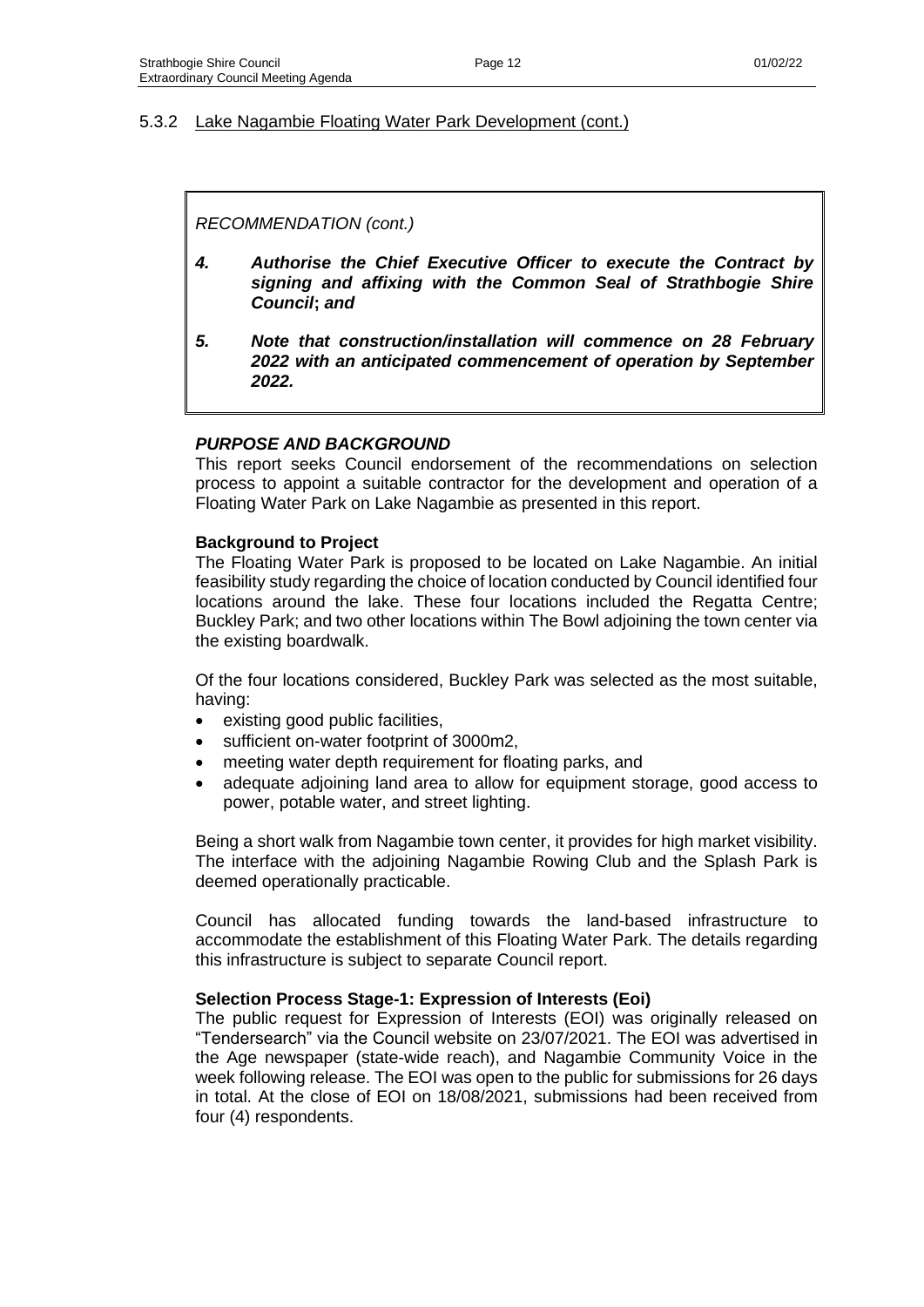All submissions were accessed for their compliance with terms and conditions of EOI. One of the respondents did not submit the mandatory EOI forms and other supporting documents requested. Therefore, only three (3) of the four (4) submissions received were deemed conforming.

Table 1 below lists the EOI submissions that were received at the close of the advertised period.

| <b>Submissions Received at Close Of EOI Process</b> |  |  |  |
|-----------------------------------------------------|--|--|--|
| (Alphabetical Order)                                |  |  |  |
| Exco Construct Pty Ltd (Wacky Water Play)           |  |  |  |
| Go Adventure Nagambie                               |  |  |  |
| Hadar Homes Pty Ltd                                 |  |  |  |
| Splash Waterpark Pty Ltd                            |  |  |  |

#### *Table 1: Expression of Interest Submissions Received*

### **EOI Evaluation and Respondents Shortlisting**

Following the Council's procurement guidelines and principles applicable to regular tender evaluation process, an initial evaluation team of two Council Officers were constituted to undertake a qualitative evaluation of the EOI responses with a view to shortlisting respondents to the next stage of the selection process.

The EOI Evaluation Panel members were made up of the following Strathbogie Shire Council staff members:

- Senior Projects Officer, Community & Planning, and
- Procurement & Tender Officer, Corporate Operations.

To ensure consistency with Council's principle of Best Value in procurement process, EOI selection criteria detailed in Table 2 were developed with a view to shortlisting candidates with:

- demonstrated experience and capability to deliver
- detailed and robust approach to installation delivery & operation based on financing strategy and robust project delivery plan; and
- sound understanding of key issues and environment of operation.

| <b>Item No</b> | <b>Evaluation Attributes</b>                                     | <b>Description</b>                                                                                                                             | Weighting<br>(%) |
|----------------|------------------------------------------------------------------|------------------------------------------------------------------------------------------------------------------------------------------------|------------------|
| Criterion 1    | Demonstrated experience<br>capability to deliver<br>&<br>project | Project delivery capability &<br>experience<br>Project services capability and<br>experience<br>Project financing capability and<br>experience | 25.0%            |
| Criterion 2    | Proposed Approach                                                | Equity and governance strategy<br>Project delivery and operation<br>strategy<br>Project financing strategy                                     | 37.5%            |

| Table 2: Expression of Interest Evaluation Criteria |  |  |  |  |
|-----------------------------------------------------|--|--|--|--|
|-----------------------------------------------------|--|--|--|--|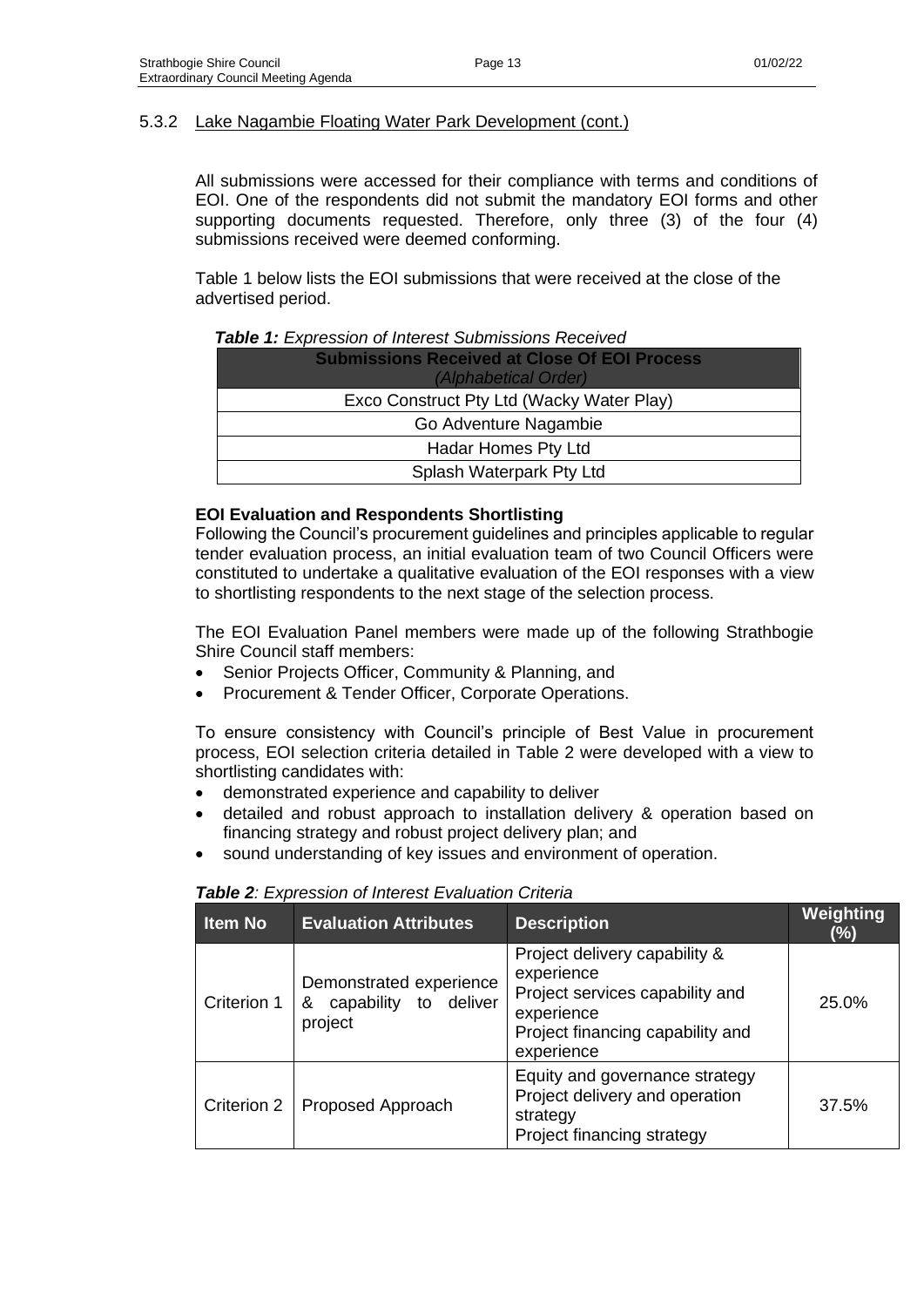| Criterion 3 | Understanding key project<br>issues<br>proposed<br>&<br>approach | Environmental impact and proposed<br>approach<br>Stakeholders' management<br>Economic viability | 37.5%  |
|-------------|------------------------------------------------------------------|-------------------------------------------------------------------------------------------------|--------|
| TOTAL       |                                                                  |                                                                                                 | 100.0% |

Further details regarding EOI evaluation criteria have been provided as Confidential Appendix 1B to this report.

### **ISSUES, OPTIONS AND DISCUSSION**

#### **EOI Evaluation Process**

A three-stage evaluation process was undertaken as part of the due diligence process as detailed below.

#### **Stage 1: EOI Assessment Outcome**

The Evaluation Panel members individually reviewed all EOI submissions in detail, assessed the respondents' responses against the evaluation criteria, awarded scores and provided written comments to justify their scores in the evaluation spreadsheet.

Corresponding scores were averaged for each segment, and candidates' average scores for each segment compared with the benchmark for shortlisting purpose.

At the completion of the EOI evaluation stage, all the three conforming respondents attained scores above the minimum benchmark for each of the three broad criteria. The three respondents were subsequently shortlisted for the next stage of the EOI process.

#### **Stage 2: Presentation**

On 21/10/2021 and 03/11/2021, the three shortlisted candidates were invited to separate online meetings to present their summary of proposals, and to provide clarity on their proposals through a question-and-answer session of the presentation.

The candidates were required to present how their proposals would address key areas such as, concept operations & business plans, equity and partnership, marketing strategy, growth forecast and sustainability, local employment, and training, among others.

#### *Presentation Assessment Outcome*

At the end of the presentations, two of the candidates were shortlisted to progress to the final stage. The panel based their decision on the detail of their proposed concepts, clarity of their business plans, realistic growth forecast, acceptable installation period, and integration of OH&S including COVID management plan into their overall business plans.

Further details regarding presentations evaluation have been attached as Confidential Appendix 2 to this report.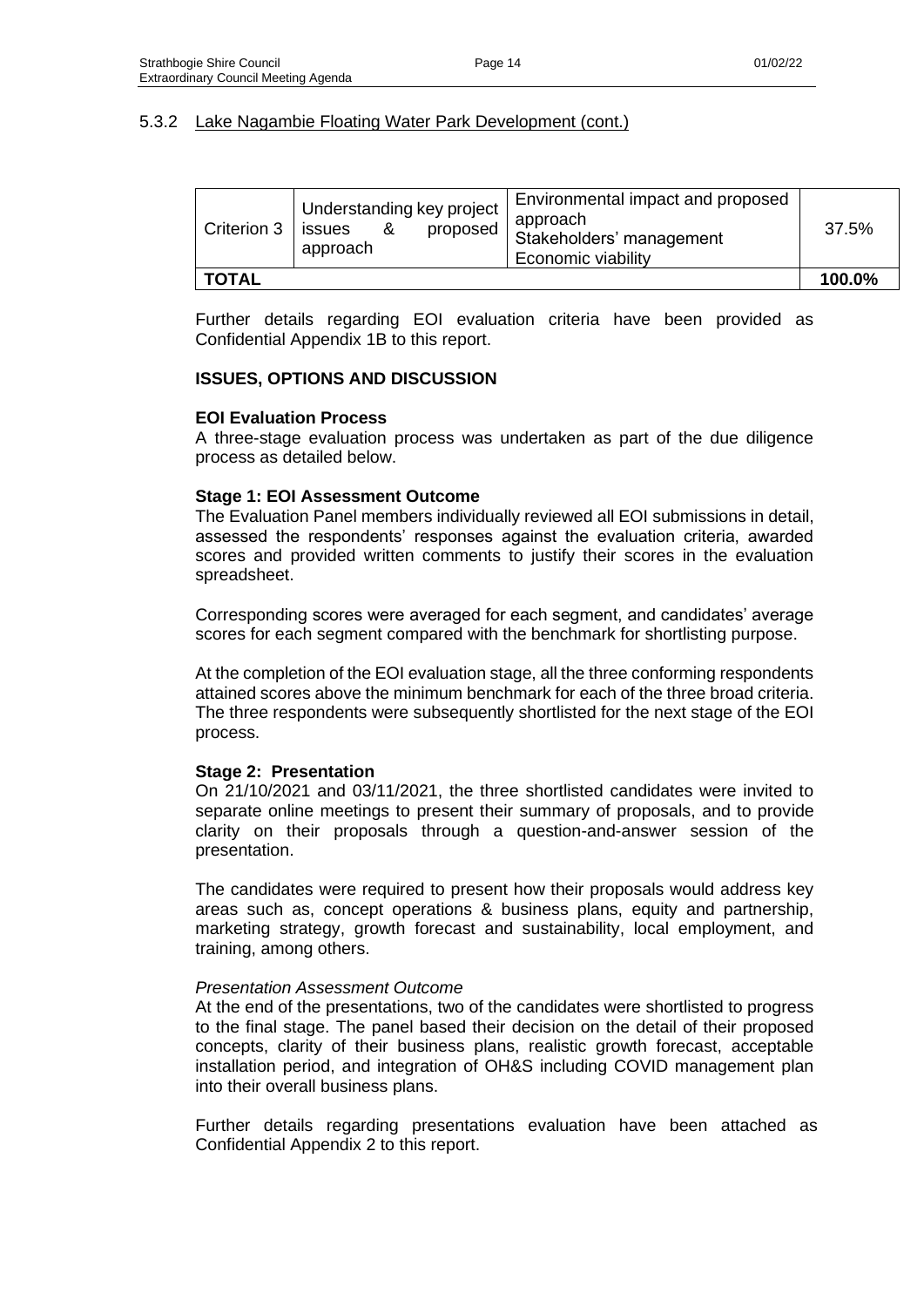### **Stage 3: Economic Analysis**

In the third and final stage, the two (2) shortlisted candidates were requested to provide detailed financial forecast based on the business models they had proposed. Other information requested included:

- details of the floating units to be installed initially including order of progressive additions in the first five years of operation, and
- images or schematics of arrangement of floating units and expected areas of coverage.

At the end of the three (3) stage evaluation process, Exco Construct Pty Ltd (Wacky Water Play) emerged the preferred submitter and are recommended for approval. Wacky Water Play, a subsidiary company of Exco Construct Pty Ltd, have over 35 years of specialist aquatic, water park and playground construction, installation, and operational experience.

Exco Constructs ranked best under various evaluation parameters considered, namely, investment outlay over 5 years, projected revenues, and Net Present Values over 5 years considered, practicality of the layout and areas of coverage and experience in providing materials and human resource capability to operate the park safely.

### *COMMUNITY ENGAGEMENT*

The overarching principal in determining an approach to the installation and operation of a Floating Water Park should be the long-term benefit derived for community, including business opportunities creating employment.

#### **Consultation**

The installation and operation of a Floating Water Park is supported by the Nagambie Waterways Advisory Committee.

An on-site discussion with Nagambie Rowing Club indicated they have no objection to the location and operation of the Floating Water Park. Siting of the Floating Water Park proposal footprint was agreed upon to ensure no interference with the onwater and land activities of the Club.

### *POLICY CONSIDERATIONS*

#### Council Plans and Policies

The installation and operation of a Floating Water Park at Lake Nagambie supports the economic development objectives of the endorsed Nagambie Growth Management Strategy *– "develop and grow Nagambie as a tourism destination and create job opportunities."*

#### Regional, State and National Plans and Policies

The installation and operation of a Floating Water Park at Lake Nagambie supports the economic development objectives of both State and Federal Government plans to grow regional economies through strengthening visitor destination economies.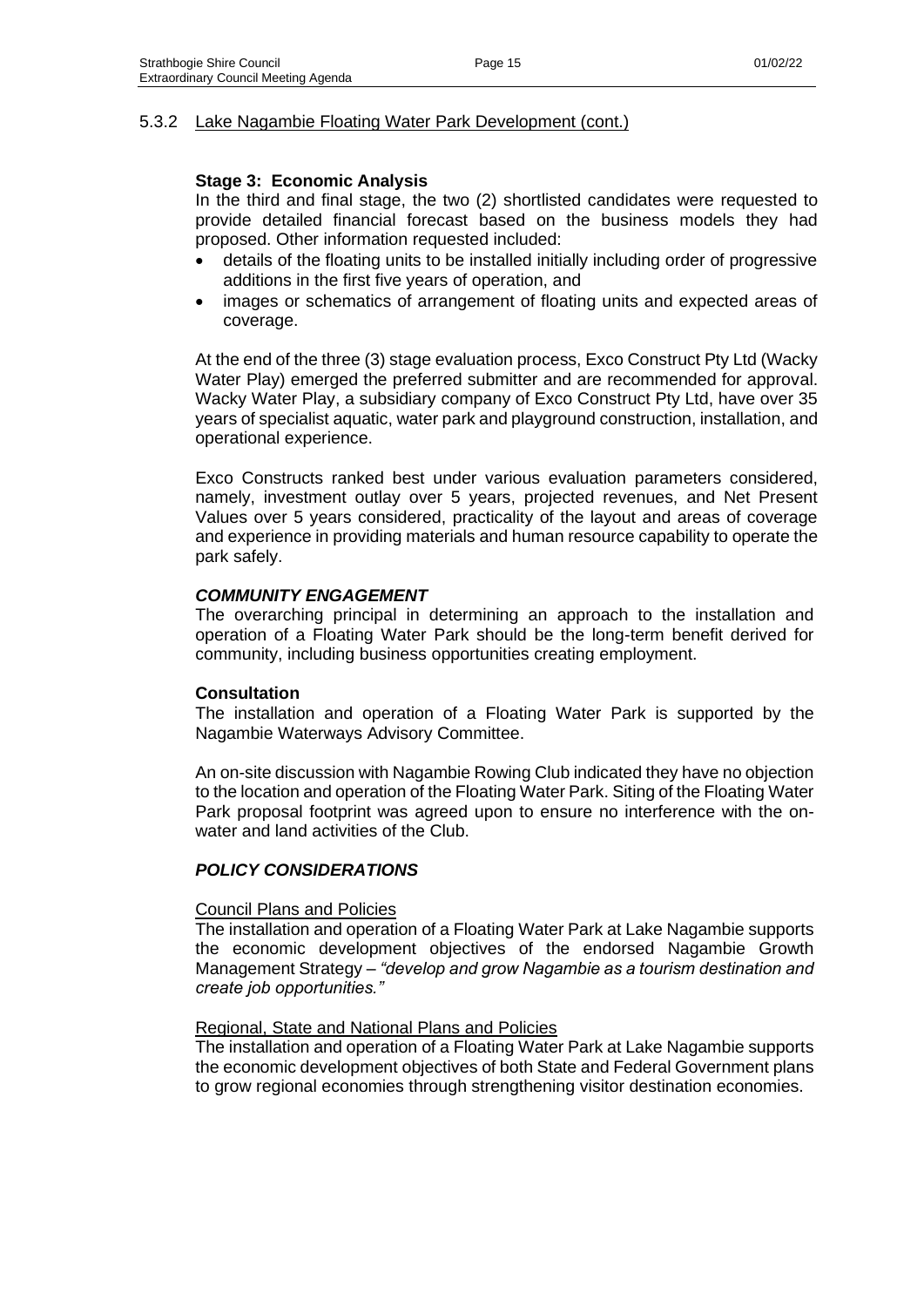### *LEGAL CONSIDERATIONS*

One of the overarching governance principles in section 9 of the *Local Government Act 2020* is that Council decisions are to be made and actions taken in accordance with the relevant law.

The author of this report considers that the recommendation has no legal or statutory implications which require the consideration of Council.

#### **Conflict of Interest Declaration**

All Council Officers involved in the preparation of this report have signed a written declaration that they do not have a conflict of interest in the subject matter of this report.

#### **Transparency**

One of the overarching governance principles in section 9 of the *Local Government Act 2020* is that the transparency of Council decisions, actions and information is to be ensured.

It is considered by the author of this report that all steps have been taken in line with Council's Procurement Policy and that the matter will be considered at a public Council meeting ensures transparency in the process.

#### *FINANCIAL VIABILITY CONSIDERATIONS*

One of the Overarching governance principles in section 9 of the *Local Government Act 2020* is that the ongoing financial viability of the Council is to be ensured.

Aside from the provision of the supporting land-based infrastructure, which is subject to a separate Council report, Council has no other direct involvement in the procurement, installation, and operation of the Floating Water Park.

Exco Construct Pty Ltd are offering Council a \$20,000 per annum (CPI indexed) return.

#### *SUSTAINABILITY CONSIDERATIONS*

One of the overarching governance principles in section 9 of the *Local Government Act 2020* is that the economic, social and environmental sustainability of the municipal district, including mitigation and planning for climate change risks, is to be promoted.

#### **Economic**

It is proposed that the installation and operation of a Floating Water Park at Lake Nagambie would increase the destination desirability and product offer of the region to a broad demographic, arguably improving visitor economy output.

This is consistent and supportive of the economic objectives of the Nagambie Growth Management Strategy.

#### **Social**

The primary social outcome of the installation and operation of a Floating Water Park at Lake Nagambie would be the addition of a significant outdoor recreational activity for the community.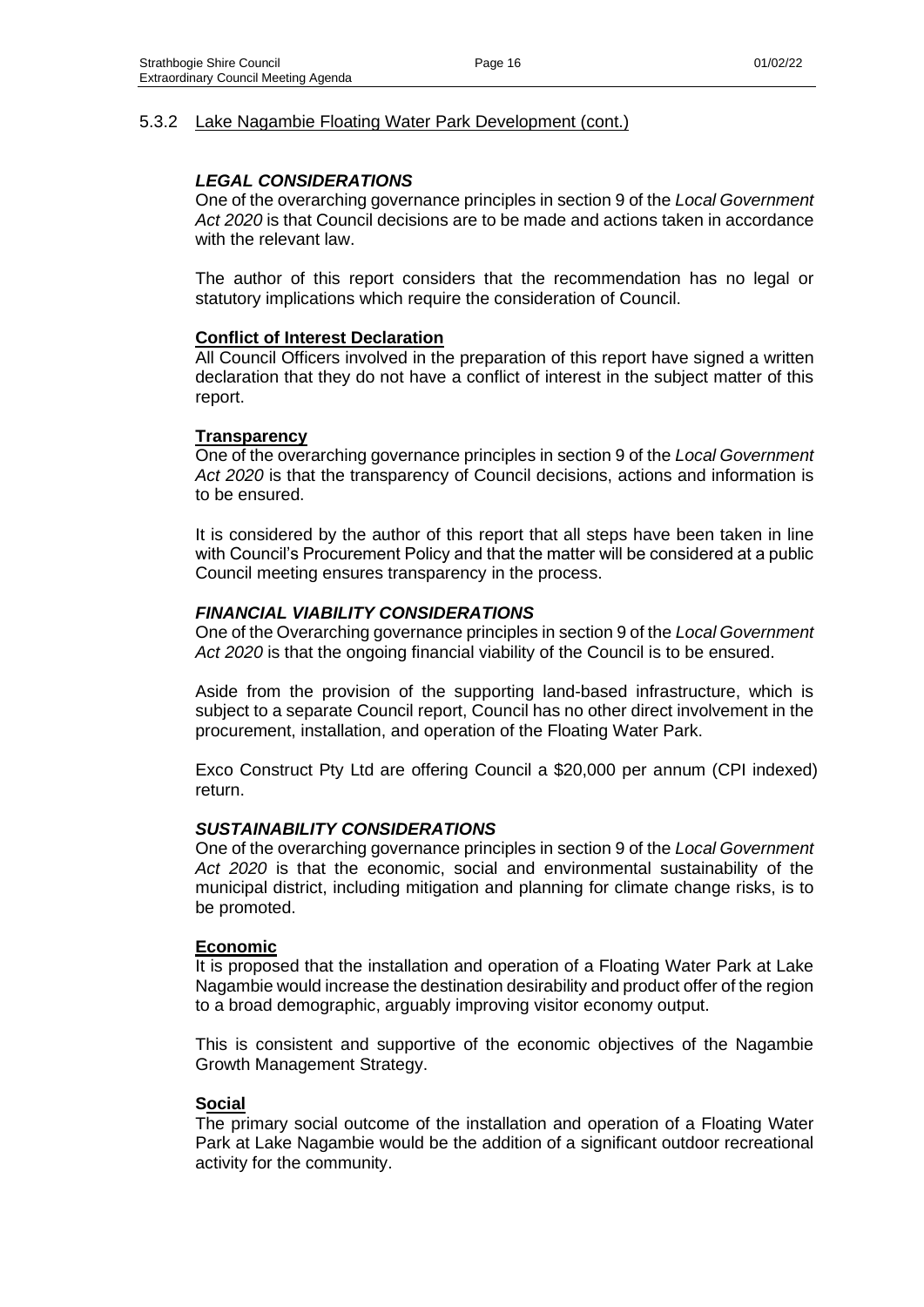### **Environmental**

Floating Water Park inflatable units and perimeter floating barricades are selfsupporting utilising in-captured low-pressure natural air and require no mechanical on-water equipment such as petroleum powered engines to maintain their buoyancy.

The material used to manufacture the inflatable units is non-toxic. The only relationship with the lakebed is removable concrete anchors.

### **Climate change**

Floating Water Park installations rely on a minimum water depth of 3.7m where elevated units are used, and this is currently achievable at Buckley Park area. If the lake level was not sustained due to climatic conditions, then the park would not operate.

It is well understood that Blue Green Algae (BGA) blooms respond to varying climatic conditions. Lake Nagambie has a history of very few Alerts, as issued by the responsible authority. Floating Water parks are required to close at certain Alert levels.

### *COLLABORATION*

One of the overarching governance principles in section 9 of the *Local Government Act 2020* is that collaboration with other councils, levels of government and statutory bodies is to be sought.

The Australian Government's Drought Communities Program Extension supported the application for a Floating Water Park at Nagambie, this is reflected in the allocated budget.

Goulburn Murray Water has indicated to the Nagambie Waterways Advisory Committee and Council's Project Delivery Department that they are happy to provide in-principal support and work with Council on the approvals process for a Floating Water Park.

### *HUMAN RIGHTS CONSIDERATIONS*

It is considered that there are no human rights implications, with reference to "freedom of movement" with the installation and operation of a Floating Water Park at Buckley Park Nagambie, given the public park remains a public space, with no appreciable restriction to movement along the foreshore or within the subject park area.

#### *CONCLUSION*

It was previously approved by Council to progress with the installation and operation of a Floating Water Park on Lake Nagambie at Buckley Park.

Council plans to achieve this objective through a Public-Private-Partnership arrangement and have undertaken via a public Expression of Interest process for a suitable private partnership in accordance with Council Procurement Policy. It is proposed that Council endorses the recommendations of this report.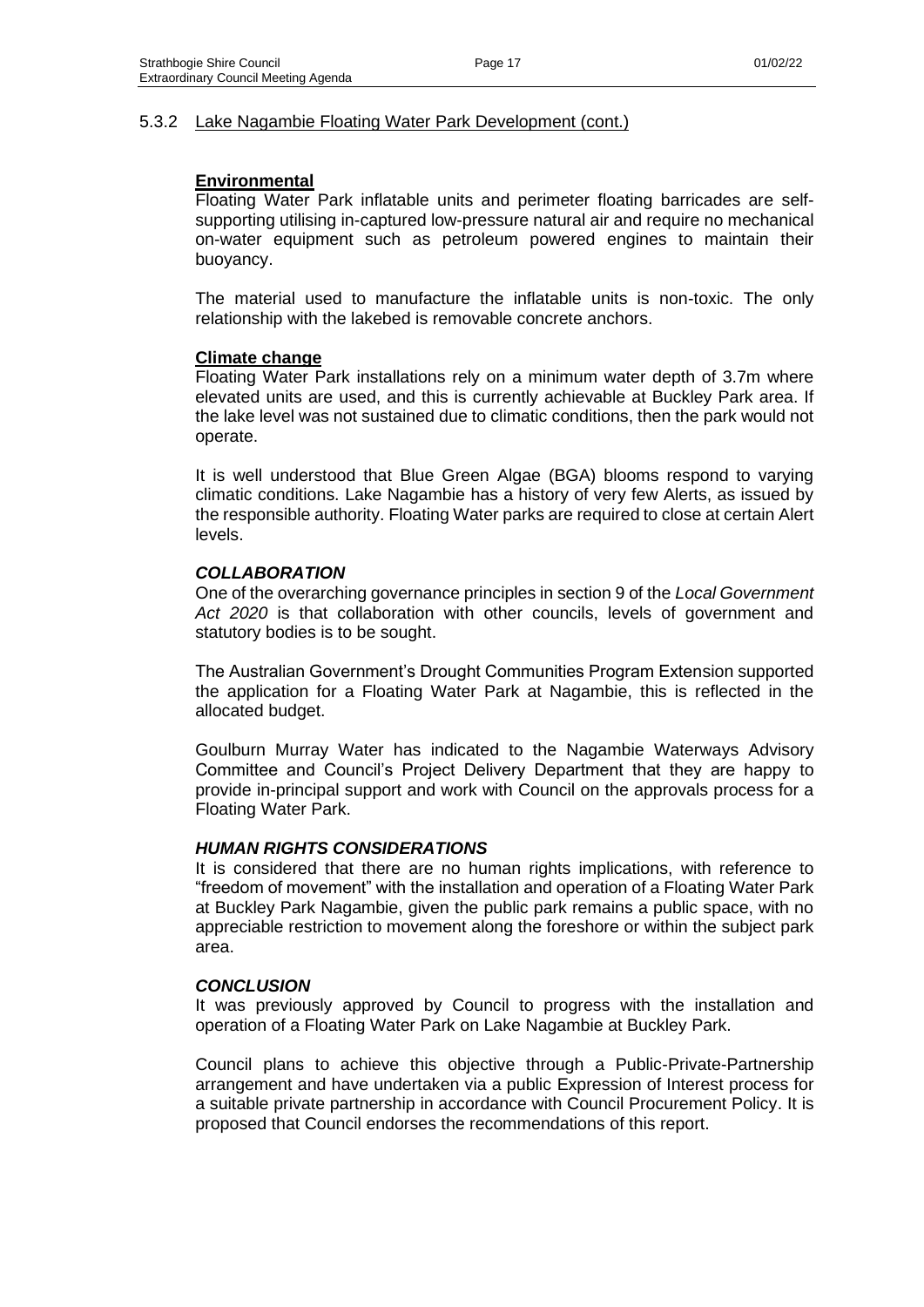*ATTACHMENTS*

Nil

### *APPENDICES*

**Appendix 2:** Lake Nagambie Floating Water Park Development - CONFIDENTIAL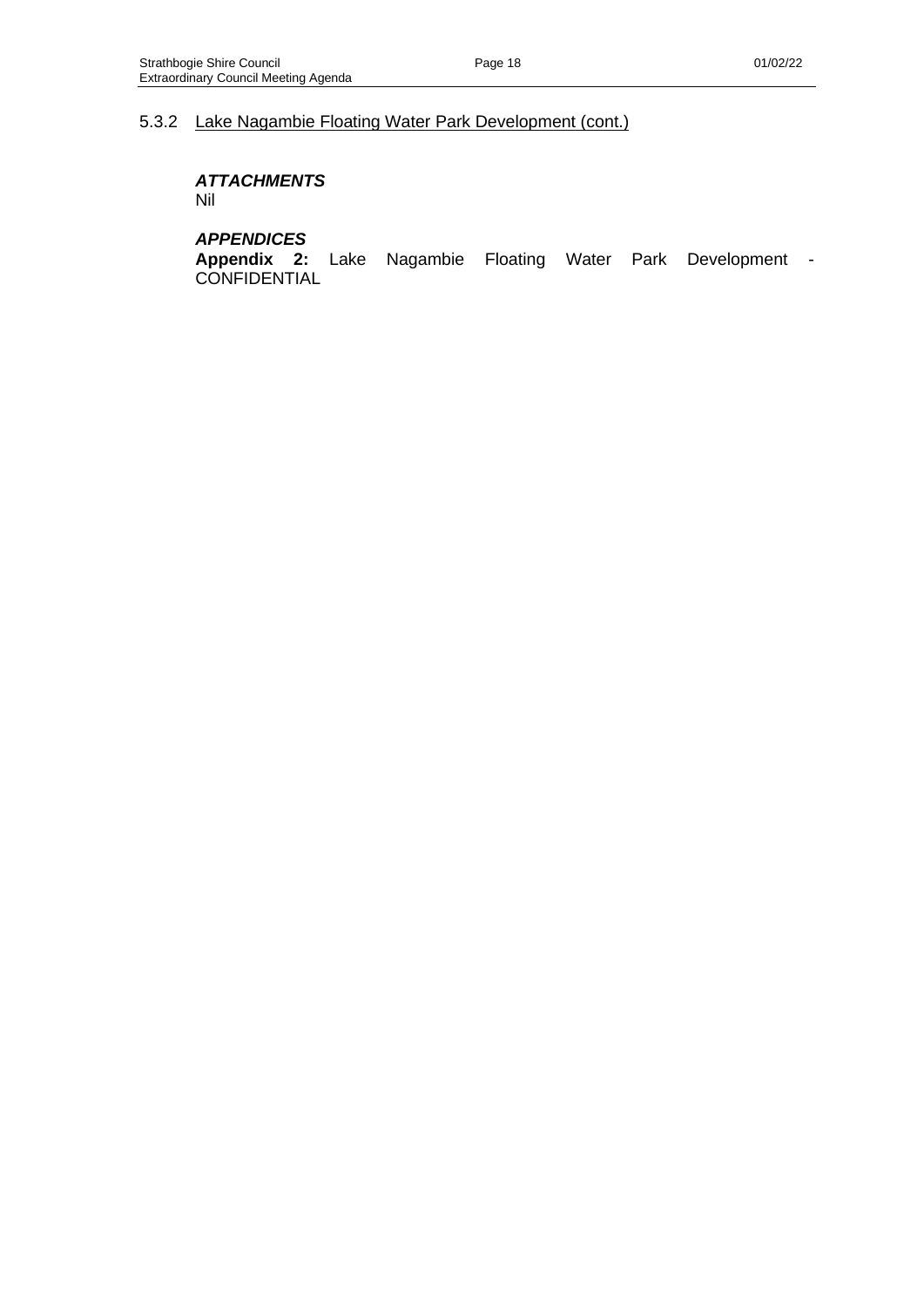Authors: Manager Projects Delivery, Senior Project officer

Responsible Director: Director Community & Planning

### *EXECUTIVE SUMMARY*

The works under consideration provide on land access infrastructure for the proposed Floating Water Park at Lake Nagambie. Work under the contract will include tests, detailed engineering design and construction of access way in readiness for the development of the floating water park. This work has been planned for delivery under Strathbogie Shire Capital Work Program for the 2021- 22 Financial Year.

Through public advertisement in local and national newspapers, Council invited tenders for the Work under Contract No. 20/21-69 between 09/04/2021 and 26/05/2021. Two tenderers submitted tenders for the work. These tenders have been assessed and evaluated by Council Officers and a summary of results is shown in the attached Tables A and B (Confidential Section of this Report).

Having given consideration to the results of the evaluation, it is recommended that Council award the tender for the Design and Construction of the Waterfront Infrastructure Access at Lake Nagambie to Duratec Australia Limited based in Western Australia and with offices located in Melbourne and other Capital cities.

### *RECOMMENDATION*

*That Council:*

- *1. Receives and notes the outcome of the tender assessment process for Contract No 20/21-69 Design & Construction of Waterfront Infrastructure Access for Proposed Lake Nagambie Floating Water Park - Lump Sum as detailed in this report;*
- *2. Awards the design and construct tender for Contract No 20/21-69 Design & Construction of Waterfront Infrastructure Access for Proposed Lake Nagambie Floating Water Park - Lump Sum to Duratec Australia Limited (Melbourne) for a total amount of \$190,994.89 + GST;*
- *3. Authorises officers to advise the unsuccessful tenderer;*
- *4. Authorises the Chief Executive Officer or delegate to execute the Contract by signing and affixing with the Common Seal of Strathbogie Shire Council; and*
- *5. Note that construction will commence on 07 March 2022 with an anticipated completion date of 30 May 2022.*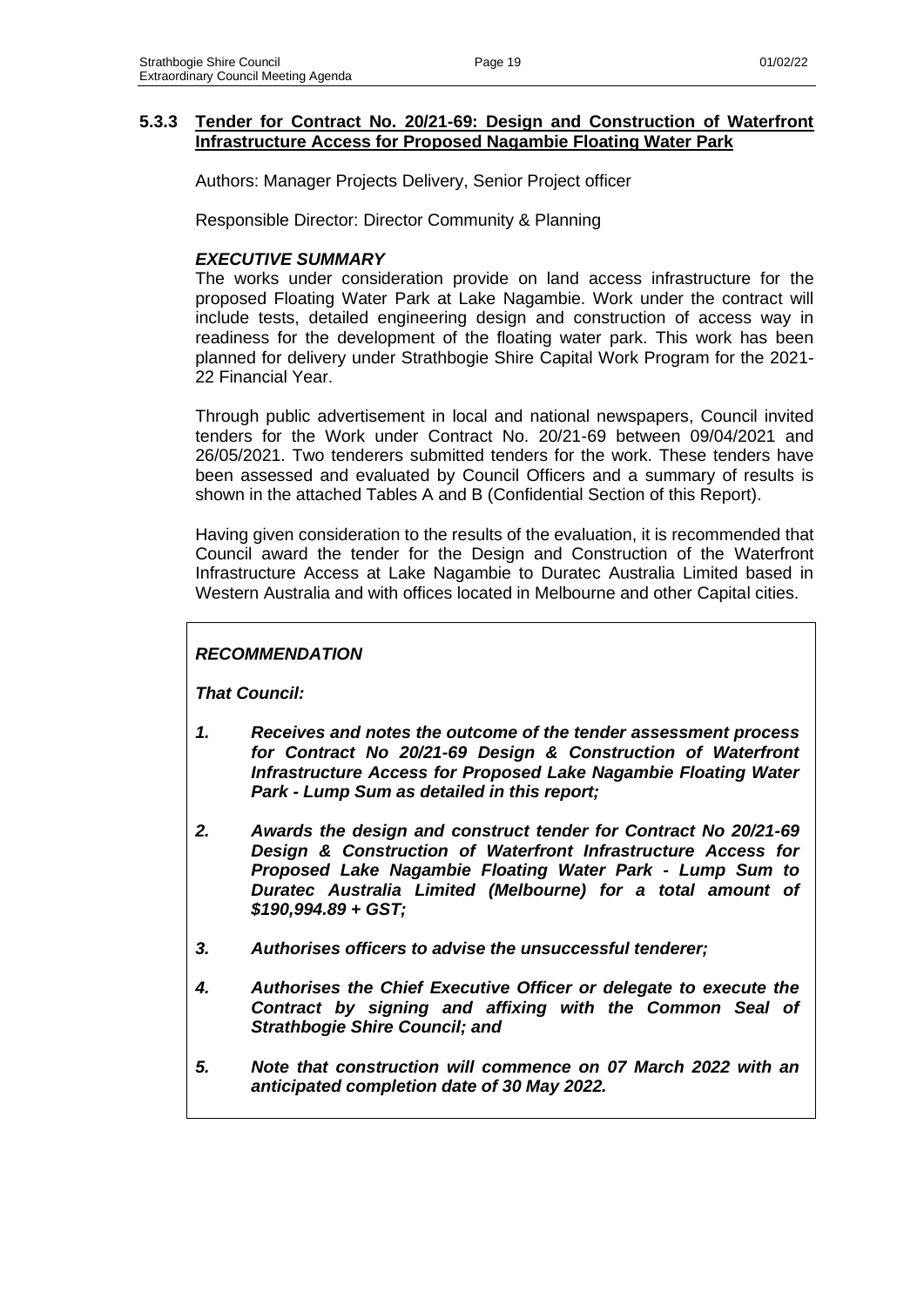### *PURPOSE AND BACKGROUND*

This report seeks Council approval of the recommendations on Tender Evaluation exercise on Contract No 20/21-69 Design & Construction of Waterfront Infrastructure Access for Proposed Nagambie Floating Water Park, and to Duratec Australia Limited based in Western Australia and with offices located in each capital city.

The work is considered necessary to support the development of a Floating Water Park on Lake Nagambie are being facilitated by Council. Although the tendering exercise for this work was completed in the middle of 2021, presenting the award proposal to Council has been put on hold to allow for the expression of interest process to be undertaken to search for a private partnership to develop and operate the on-water Floating Water Park. The outcome of this expression of interest process is subject to a separate Council Report.

### *TENDER PROCESS*

The public tender was originally released on "Tendersearch" via the Council website on the 09/04/2021. The tender was advertised in Saturday's The Age newspaper (state-wide reach), Shepparton News, and Seymour Telegraph, in the week following release. However, there was no response by the close of tenders at 4.00pm on 05/05/2021 due to the Covid restrictions at this time. The tender was therefore re-advertised with a new release date of 07/05/2021 on "Tendersearch" and subsequent re-advertisement on the newspapers the week that followed. The public tender was open for submissions for 45 days in total. At the close of tender on 26/05/2021, two (2) tender submissions had been received.

All tender submissions were accessed for their compliance including the contractual terms and conditions and the requirements of the response schedules. One of the tenders did not include many of the mandatory documents requested and the works plan submitted lacked details. Therefore, only one of the two tenders submitted was deemed conforming.

#### **Panel Assessment Process**

In accordance with Council's Procurement Policy, the evaluation panel and evaluation criteria weightings were determined prior to release of the Tender documentation. The evaluation panel members were nominated prior to release of the tender submissions for evaluation. The panel signed 'Conflict of Interest' statements prior to the evaluation panel viewing the submitted tenders.

The Tender Evaluation Panel members were made up of the following Strathbogie Shire Council staff members:

- 1. Senior Project Officer
- 2. Projects & Contracts Coordinator
- 3. Director Community Assets & Planning, and
- 4. Revenue Administration Officer, Corporate Operations (moderating)

The principle that underlies the awarding of all Council contracts is that a contract is awarded on the basis of providing the overall Best Value, offering the most benefit to the community and the greatest advantage to Council.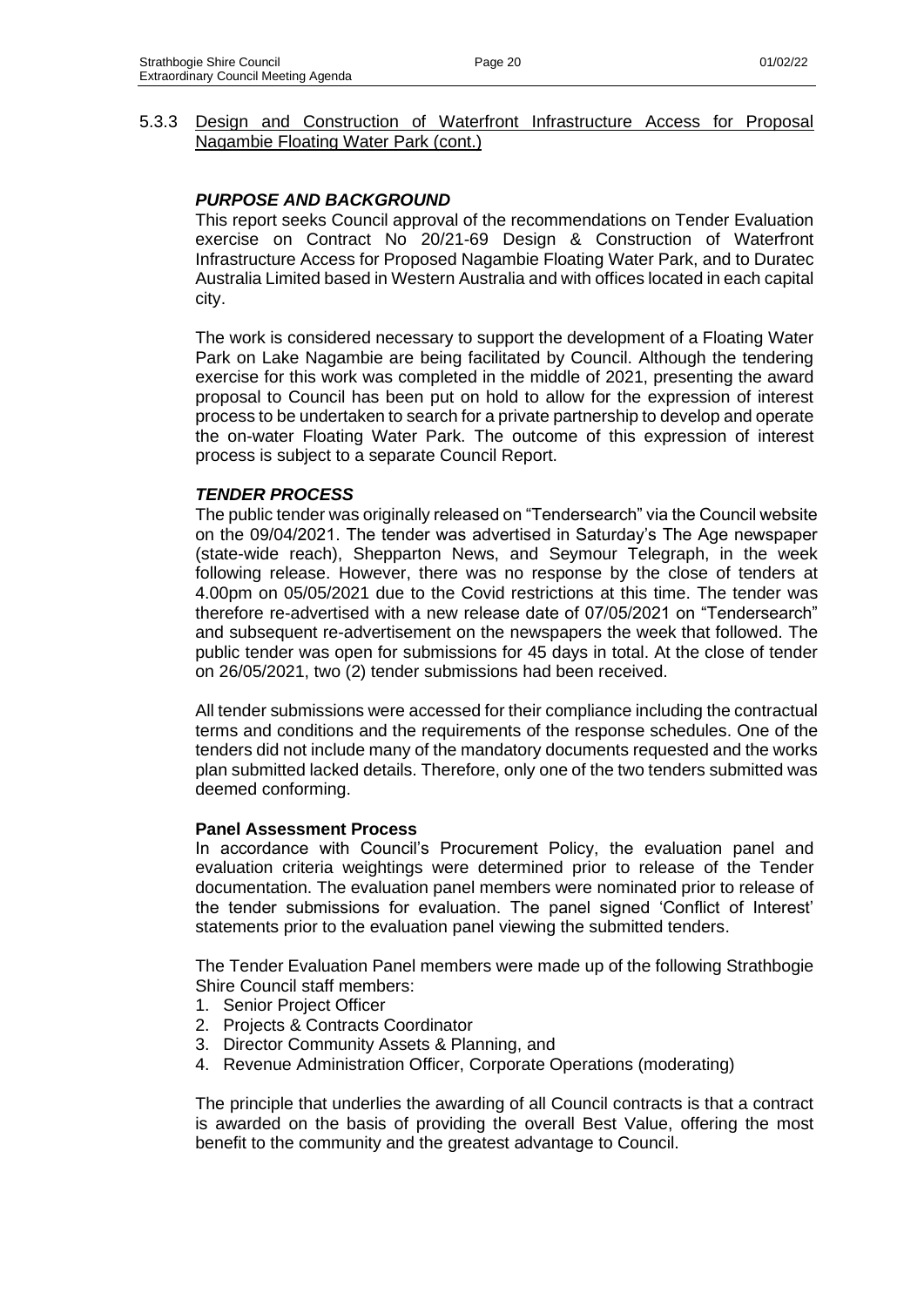The tenders were assessed and evaluated against the following criteria and weightings:

• Tendered Price (60%)

This criterion measures the price only  $-$  either lump sum or unit rates  $$ submitted by the tenderer. In accordance with Council's Procurement Guidelines, a price weighting of 60% is applied, unless a Council exemption is sought.

All submissions were given a weighted score for their submitted price based on a comparative assessment of pricing for all tenders. The comparative assessment awards the highest evaluation score (60%) to the lowest priced tender submission. The subsequent tender submissions received reduced evaluation scores based on the percentage difference between them and the lowest priced tender.

- Demonstrated Qualifications / Skills and Experience (10%) Due to the high level of technical skills required to provide this service, a weighting of 10% was allocated to this criterium.
- Compliance with Specification (10%) Due to the importance for the tender to meet the specification, a weighting of 10% was allocated.
- Project Methodology (5%) As the Work requires timely completion and elimination/mitigation of work related risks, this criterium is considered important and therefore allocated a weighting of 5%.
- Management Schedules (5%) Quality Management Systems, Policies, Relevant Certifications and Insurance are likewise considered vital and therefore included with an allocated weighting of 5%.
- Local Content (10%)

In accordance with Procurement Guidelines and being consistent with value for money principles, where different products are of comparable price, quality and equivalent value can be sourced either locally or regionally; preference will be given to local suppliers. A weighting of 10% was allocated to this tender.

| <b>Criteria</b>                      | <b>Weighting (%)</b> |
|--------------------------------------|----------------------|
| Price                                | 60                   |
| Qualifications / Skills & Experience | 10                   |
| Compliance with Specification        | 10                   |
| <b>Project Methodology</b>           | 5                    |
| <b>Management Schedules</b>          | 5                    |
| <b>Local Content</b>                 | 10                   |
| Total                                | 100                  |

#### *TABLE 1: Evaluation Criteria*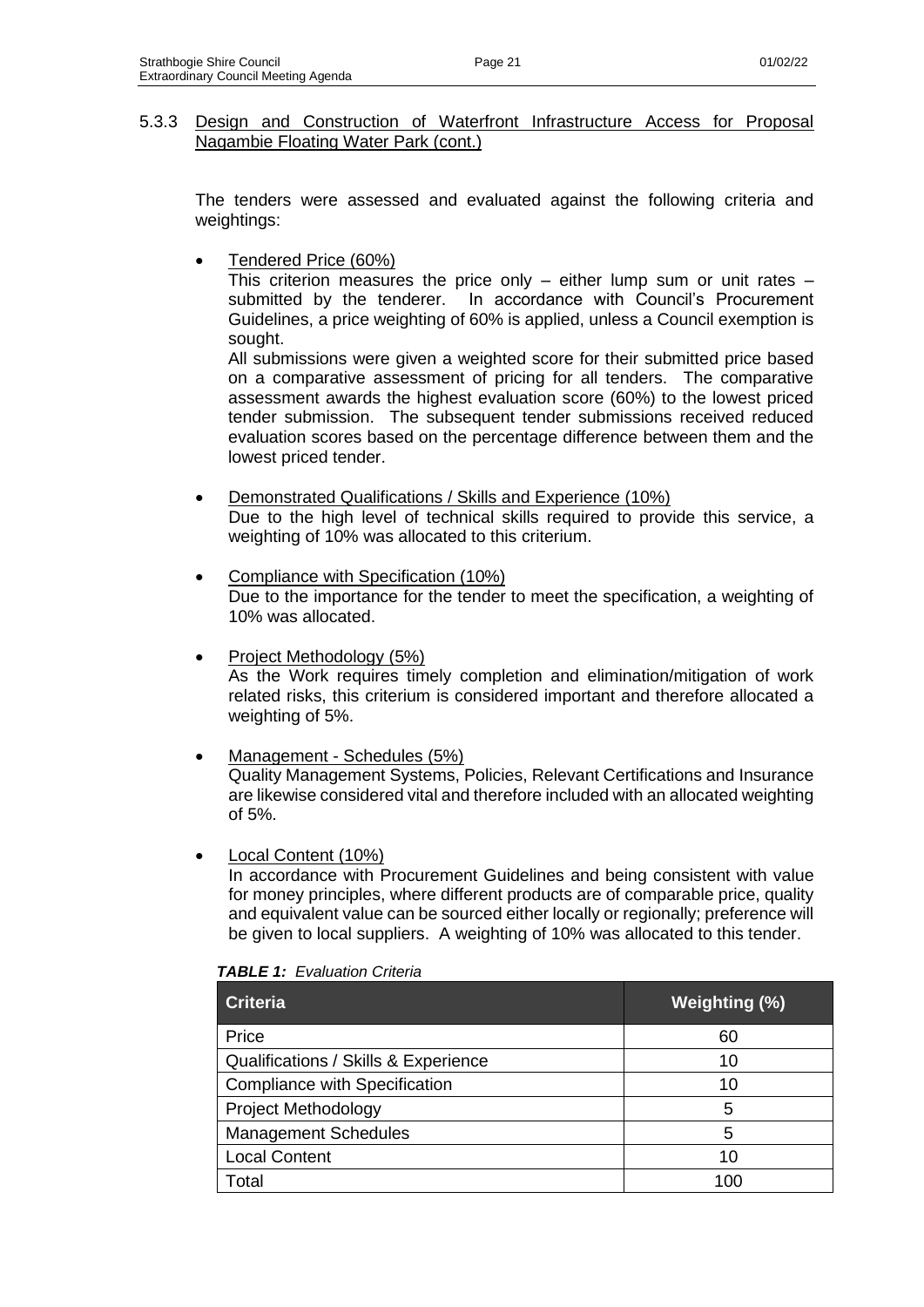### *ISSUES, OPTIONS AND DISCUSSION* **Evaluation Moderation Process**

The purpose of the moderation meeting was to discuss and moderate scoring discrepancies larger than three points and to raise any concerns and/or queries that may need to be put to the tenderers prior to recommending the preferred Tenderer.

The Tender Evaluation Panel individually reviewed all tender submissions in detail and assessed tenderers submitted schedules and attachments against the evaluation criteria.

The Moderator (Revenue Administration Officer) averaged the scores and highlighted scoring discrepancies larger than three (3) points. On Wednesday 16 June 2021 the Panel members and the Moderator met for the tender moderation meeting.

#### **Panel Assessment Summary**

One of the overarching governance principles in section 9 of the Local Government Act 2020 is that Priority is to be given to achieving the best outcomes for the municipal community, including future generations.

The second tenderer did not include many of the requested documents, they did not complete Management Schedule in particular, no insurances were provided, and their work program lacked key details. Having not met the minimal requirement of tender, the evaluation panel deemed their submission non-conforming.

At the completion of the tender evaluation process, Duratec Australia Limited being the only conforming tender and having performed well in all key areas of evaluation became the preferred tenderer. While Duratec did not offer the lowest price at tender, their submission being the only conforming tender enabled giving them the highest score available on pricing of 60%. They also received a good qualitative score of 23.86%, thereby achieving a total score of 83.86%. The Tender Evaluation Panel was therefore satisfied that their tender represents the best value outcome for Council. Duratec Australia Ltd are based in Melbourne and well known in water infrastructure. They have demonstrated capability to complete Works in the tender with minimal supervision based on their submitted documents. They have credible references which are consistent with their declared project history.

### *COMMUNITY ENGAGEMENT*

One of the overarching governance principles in section 9 of the Local Government Act 2020 is that the municipal community is to be engaged in strategic planning and strategic decision making.

The matter under consideration does not require further community consultation as it forms part of the infrastructure required to complete the Floating Water Park. Following consultation with the community, this project was identified as a priority project in 2019.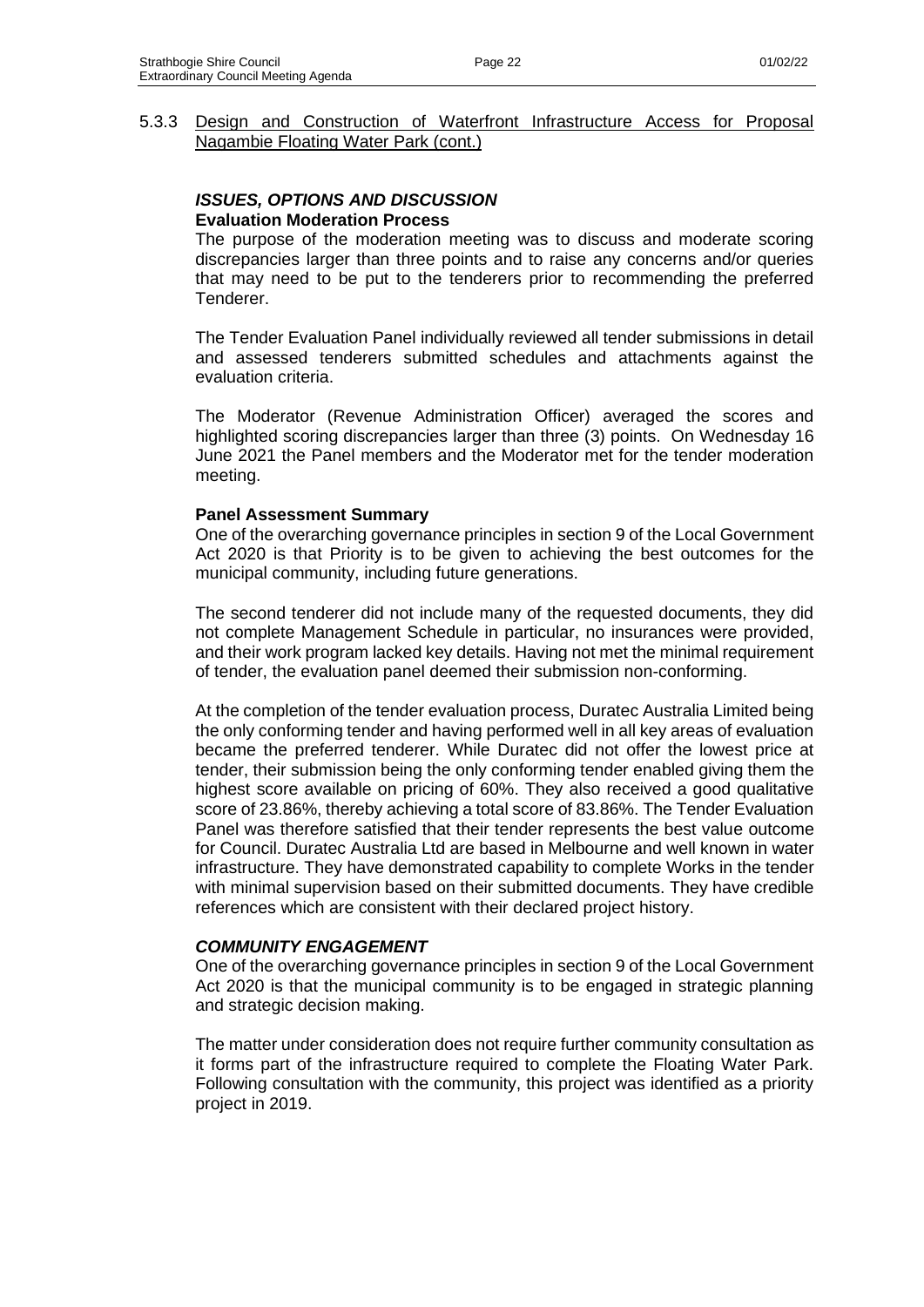#### **Risk Management**

Project Risks Assessment has been undertaken on project with adequate mitigation plans in place. Risk Register has been prepared and would be maintained to manage emerging risks in the course of project execution.

### *POLICY CONSIDERATIONS*

#### Council Plans and Policies

The author of this report considers that the report is consistent with Council Policies, key strategic documents and the Council Plan.

This report is consistent with the Strathbogie Shire Council Procurement Policy.

The *Council Plan 2015-25* is relevant with the following strategic focus area 2:

Live. Access. Connect

#### Our Community's goals

- We all have access to important services
- Our Strategies to achieve these goals
	- We have strategies and long-term capital budgets in place to ensure we work towards all our facilities and buildings being accessible by people of all abilities.

#### *Asset Management Policy*

Asset renewal  $-$  is the upgrading or replacement of an existing Asset, or a component, that restores the service capability of the Asset to its original functional condition and performance.

#### *Asset Management Strategy*

Ensure the Shires infrastructure enhances efficiency for people and freight movement, service delivery and community amenities.

#### *LEGAL CONSIDERATIONS*

One of the overarching governance principles in section 9 of the *Local Government Act 2020* is that Council decisions are to be made and actions taken in accordance with the relevant law.

The recommendation has no legal or statutory implications which require the consideration of Council.

#### **Conflict of Interest Declaration**

All officers, and/or contractors, involved in the preparation of this report have signed a written declaration that they do not have a conflict of interest in the subject matter of this report.

#### **Transparency**

One of the overarching governance principles in section 9 of the *Local Government Act 2020* is that the transparency of Council decisions, actions and information is to be ensured.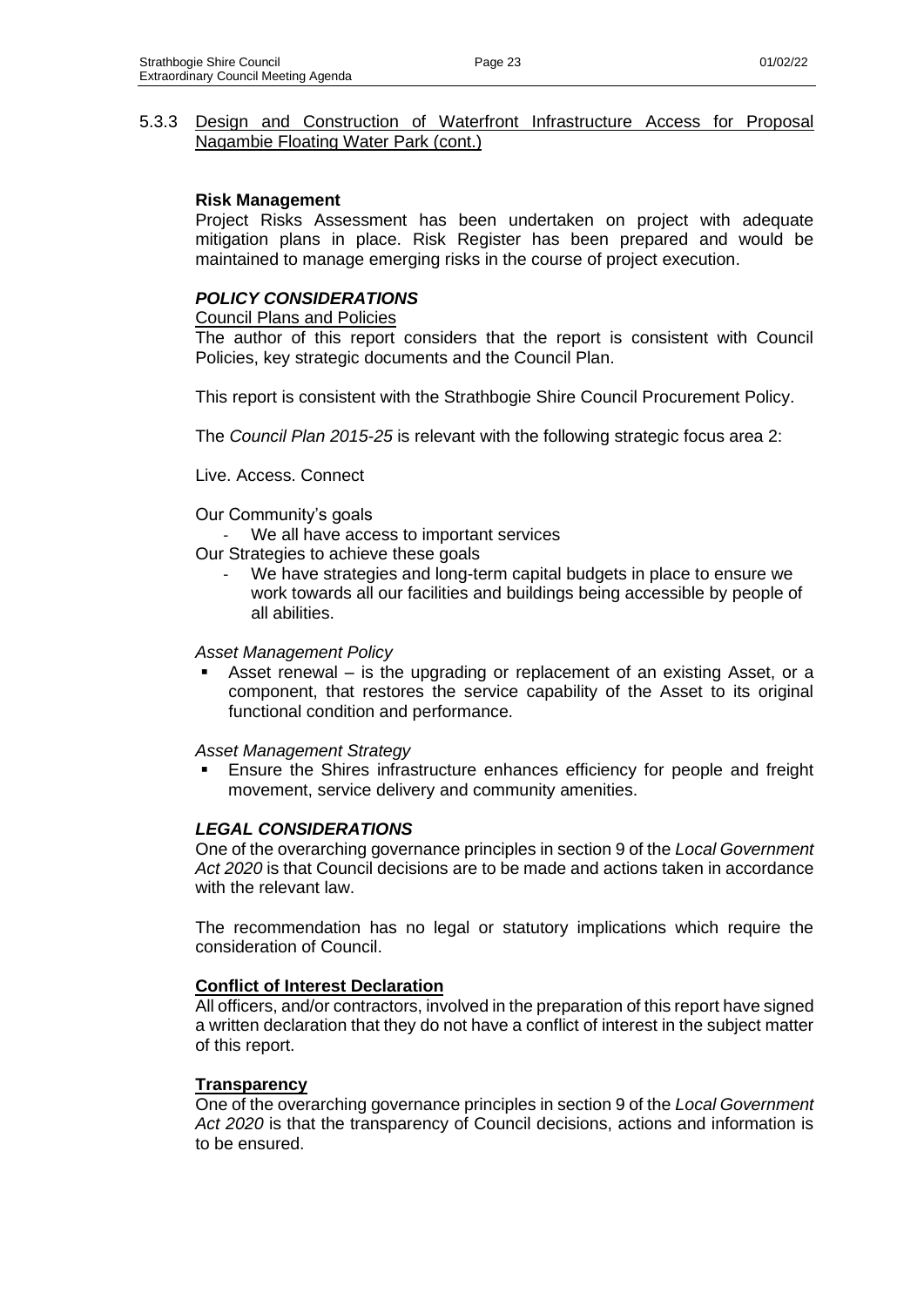It is considered by the author of this report that all steps have been taken in line with Council's Procurement Policy which ensures transparency in the process.

Decisions made by Council will be: -

- undertaken in accordance with the Act and the Governance Rules;
- will be conducted in an open and transparent forum with information available via Council reports,

Council meetings will be open to the community or can be viewed on the livestream (and available as a recording) unless closed for reasons permitted by s.66(2) of the Act.

### *FINANCIAL VIABILITY CONSIDERATIONS*

One of the overarching governance principles in section 9 of the *Local Government Act 2020* is that the ongoing financial viability of the Council is to be ensured.

The budget allocated for Lake Nagambie Floating Water Park Development for the current Financial Year is \$125,000. The recommended tender price of \$190,994.89 is more than the budget. The balance required will be offset from savings on other Capital Works which currently have excess budgets.

### *SUSTAINABILITY CONSIDERATIONS*

One of the overarching governance principles in section 9 of the *Local Government Act 2020* is that the economic, social and environmental sustainability of the municipal district, including mitigation and planning for climate change risks, is to be promoted.

### **Economic**

It is anticipated that the proposed Floating Water Park will provide a further boost to economic development with this addition of a new water based tourist activity to our region and providing local cafes and businesses with greater visitation and tourism expenditure.

### **Social**

It is anticipated that the proposed Floating Water Park development at Lake Nagambie would promote recreational activities, stimulate outdoor gathering thereby enhancing social connections among the locals and tourists alike. This would in turn promote healthy living in the community. Complimenting the land based splash park specifically targeting younger children, the Floating Park would add a water based play experience for older children and adults.

### **Environmental**

The proposed development will not involve significant ground disturbance and has no cultural heritage or environmental implications.

### **Climate change**

No native vegetation removal is required to complete the proposed development.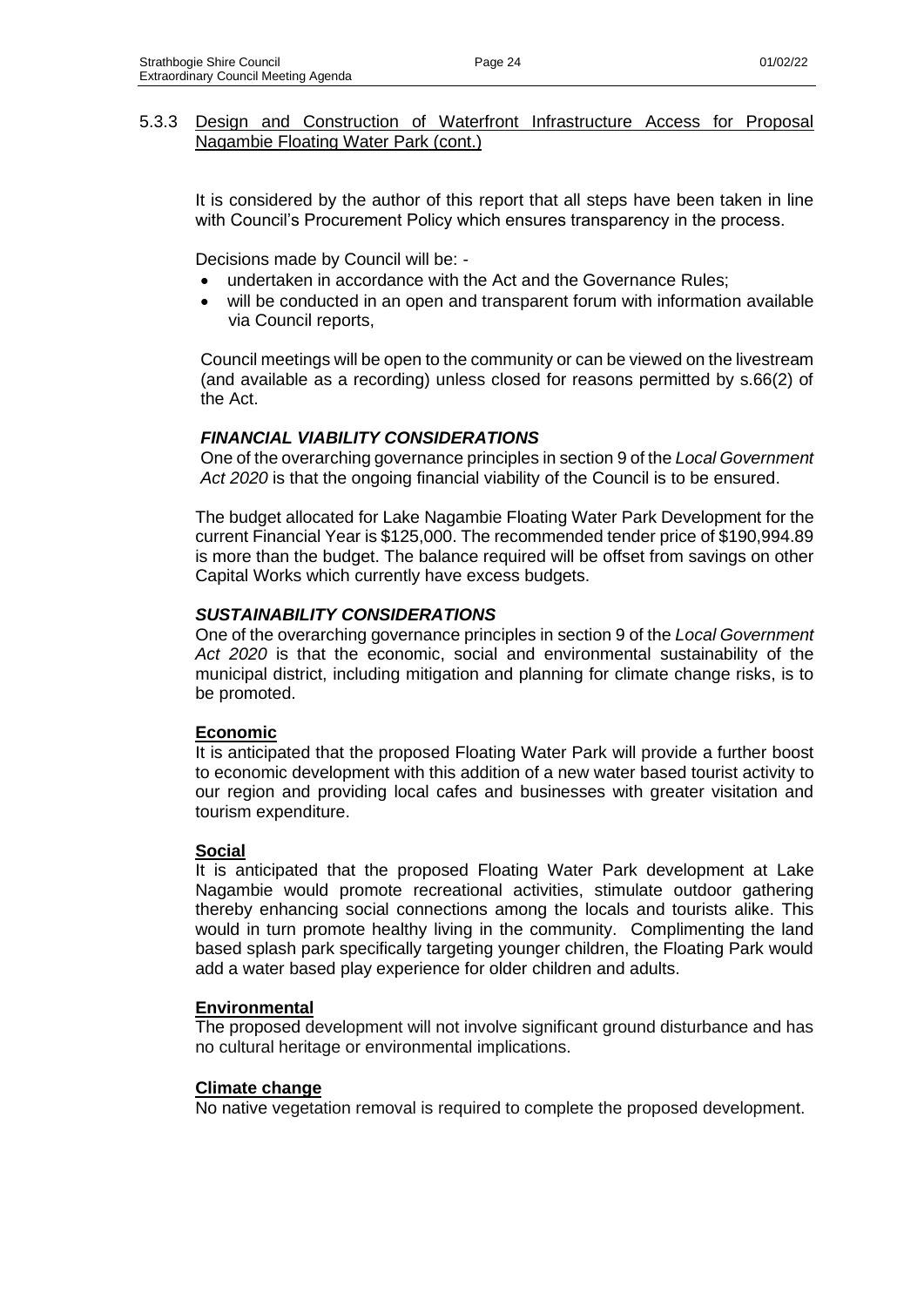### *HUMAN RIGHTS CONSIDERATIONS*

The recommendation does not limit any human rights under the Victorian Charter of Human Rights and Responsibilities Act 2006.

#### *CONCLUSION*

Council invited tenders for Contract No 20/21-69 - Design & Construction of Waterfront Infrastructure Access for Proposed Lake Nagambie Floating Water Park. The submitted tenders were sought and evaluated strictly in accordance with the Council's Procurement Policy and against the provided brief and specifications. It is proposed that Council endorses the recommended contract for the design and construction work at the proposed location at Lake Nagambie.

#### *ATTACHMENTS*

Nil

#### *APPENDICES*

**Appendix 3:** Tender Evaluation for Contract No. 20/21-69: Design & Construction of Waterfront Infrastructure Access for Proposed Nagambie Floating Water Park - **CONFIDENTIAL**